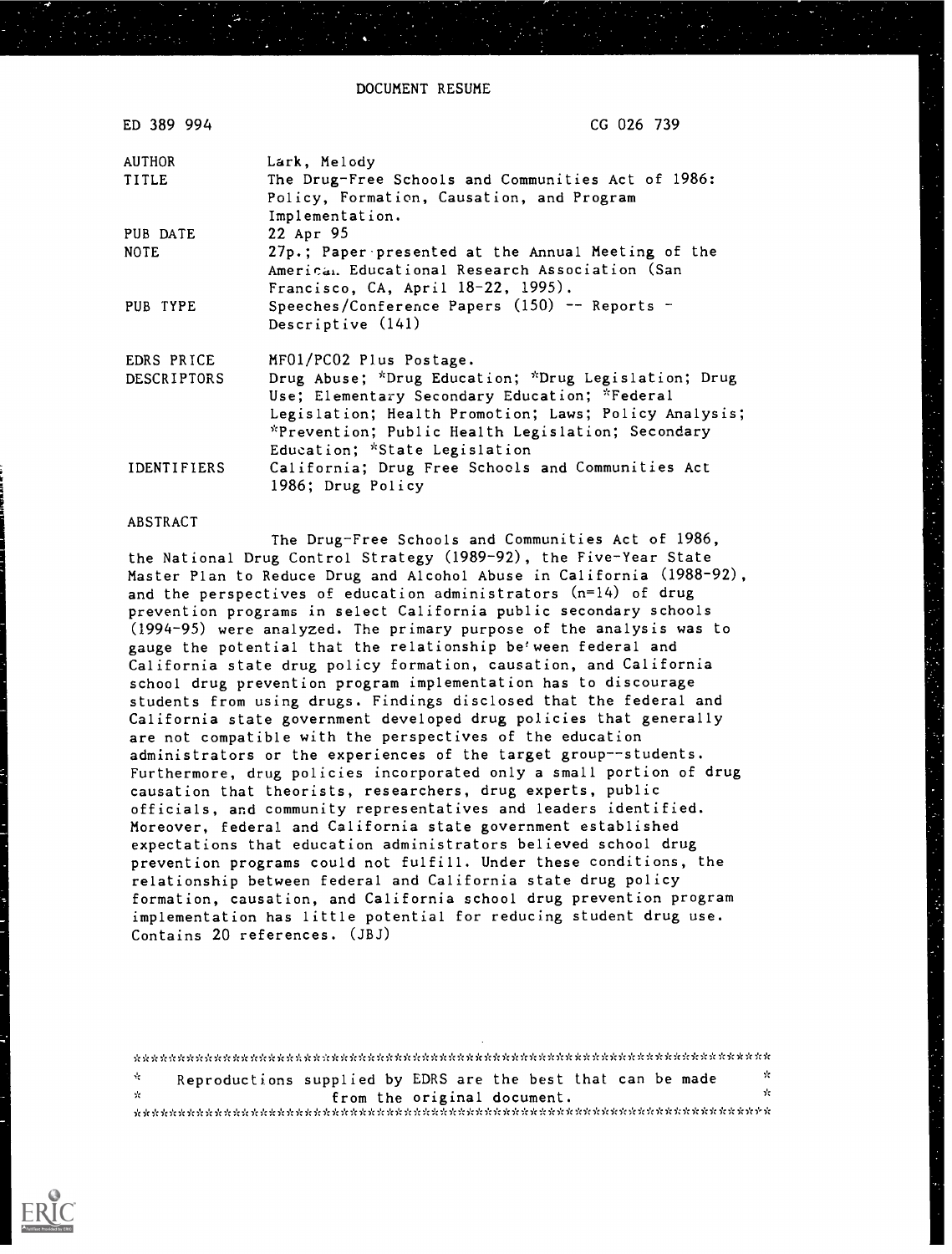$\sigma$  $\mathbf{M}$ r.  $\mathcal{A}$ 

> $\frac{2}{3}$ ග

 $\lambda$ 

# The Drug-Free Schools and Communities Act of 1986: Policy Formation, Causation, and Program Implementation

# Prepared for the 1995 AERA Conference, San Francisco, CA Division H: School Evaluation and Program Development Roundtable Discussion

# BEST COPY AVAILABLE

 $\leftrightarrow$  $\overline{\phantom{a}}$ 

Melody Lark April 22, 1995

1 - III PARTURE NT OF I DUCATION o( .Al lc /NAL ILL \$(1111i(1`, ltI UlIMAIFON

- N (F. ERIC)<br>| الكاس (For a union the Library approximation)<br>| The capal from the person or anyway then <sup>I</sup> II )11,),)
- ) ) 1,1.)51 <sup>I</sup> 11.)), 171 cr. 0. ing over it probe from quality.

. Paint and view or opinions a dated at the design of denoting or any organized.<br>The different OFRI president or pole y

PERMISSION TO REPRODUCE THIS MATERIAL HAS BEEN GRANTED BY

M. LARK

TO THE EDUCATIONAL RESOURCES INFORMATION CENTER (ERIC)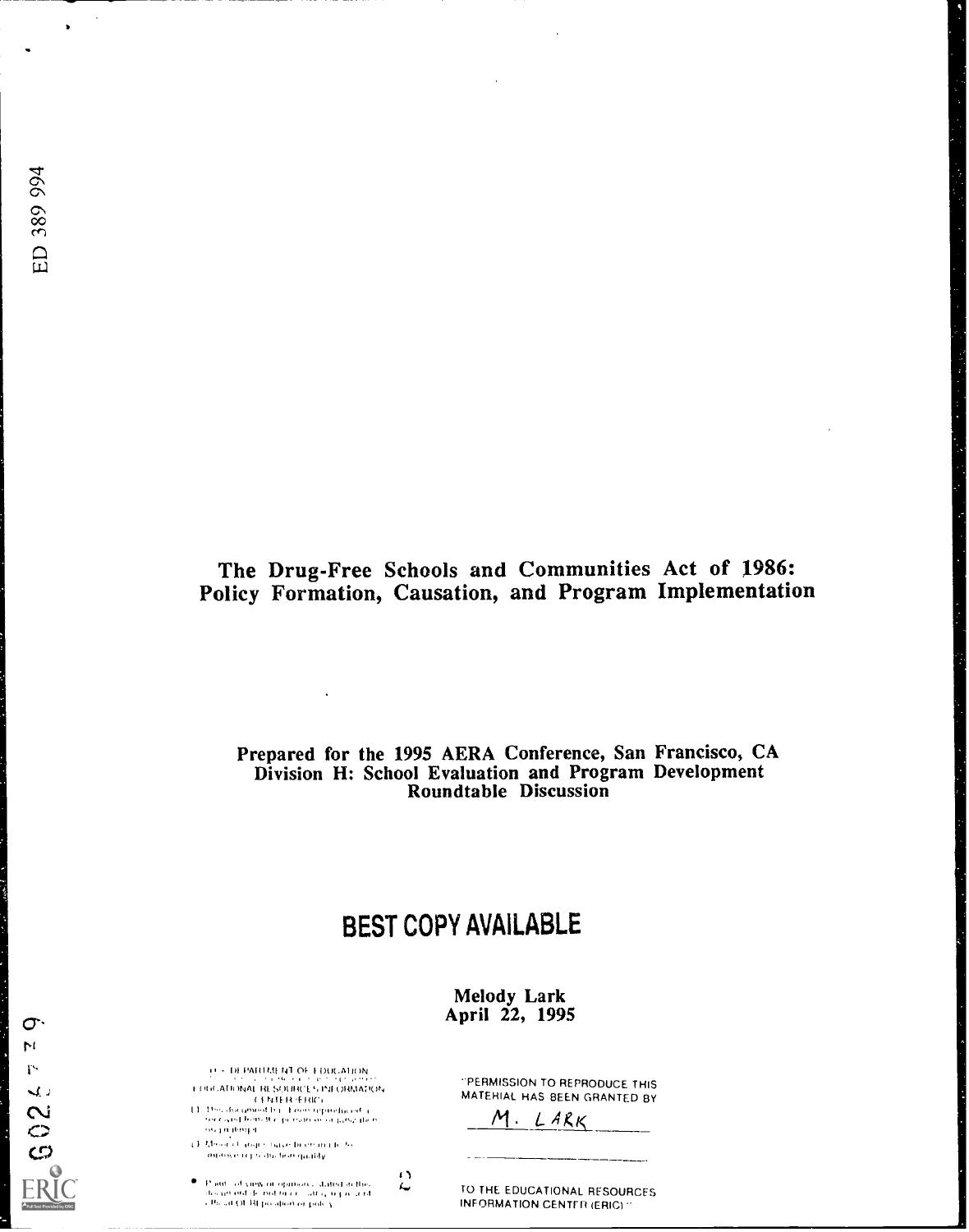#### **Abstract**

The Drug-Free Schools and Communities Act of 1986, the National Drug Control Strategy (1989-92), the Five-Year State Master Plan to Reduce Drug and Alcohol Abuse in California (California Master Plan) (1988-92), and the perspectives of education administrators of drug prevention programs in select California public secondary schools (1994-95) were analyzed. The primary purpose of the analysis was to gauge the potential that the relationship between federal and California state drug policy formation, causation, and California school drug prevention program implementation has to discourage students from using drugs.

Fulfilling the purpose of the analysis entailed accomplishing the following four tasks: (a) determining the degree to which federal and California state government drug policies and other documents incorporate drug causation; (b) distinguishing between drug causation that pertains to personal characteristics, personal relationships, and the external environment of students; (c) comparing drug causation at the federal government, California state government, and school levels; and, (d) ascertaining the extent to which education administrators implement school drug prevention programs to address drug causation, and the foci of federal and California state government drug policies - enforcement, prevention, and intervention.

The analysis of federal and California state drug policy formation, causation, and California school drug prevention program implementation disclosed that the federal and California state government developed drug policies that generally are not compatible with the perspectives of the education administrators or the experiences of the target group - students. Furthermore, the federal and California state government's drug policies incorporate such a small portion of drug causation that theorists, researchers, drug experts, public officials, and community representatives and leaders identified. Moreover, the federal and California state government established expectations that the education administrators believe school drug prevention programs cannot fulfill. Under these conditions, the relationship between federal and California state drug policy formation, causation, and California school drug prevention program

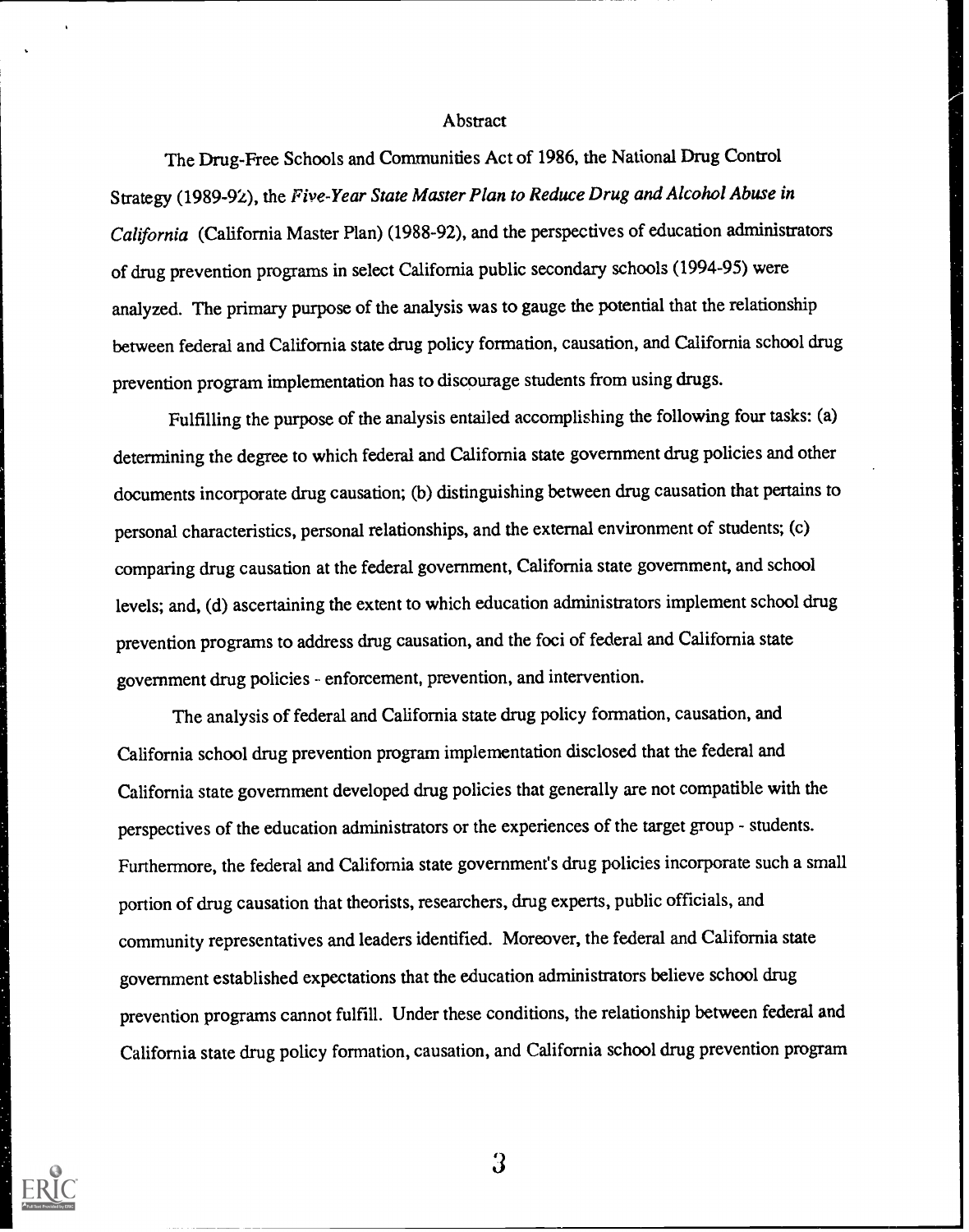implementation has little potential for reducing student drug use (Elmore, 1979; Mazmanian & Sabatier, 1983).

This is so because government drug policies don't get at the root cause of student drug use: However horrible their effects, drugs answer a craving in the empty lives of students. Students use drugs as a substitute for unsatisfied basic human needs.

Modifying federal and California state drug policies, improving circumstances in the external environment, increasing the capacity of school drug prevention programs, helping students be optimistic and expand their personal power, and delving more extensively into the reasons that students do and do not use drugs are endeavors that will enable policymakers, program implementors, and students to reduce illegal drug use.

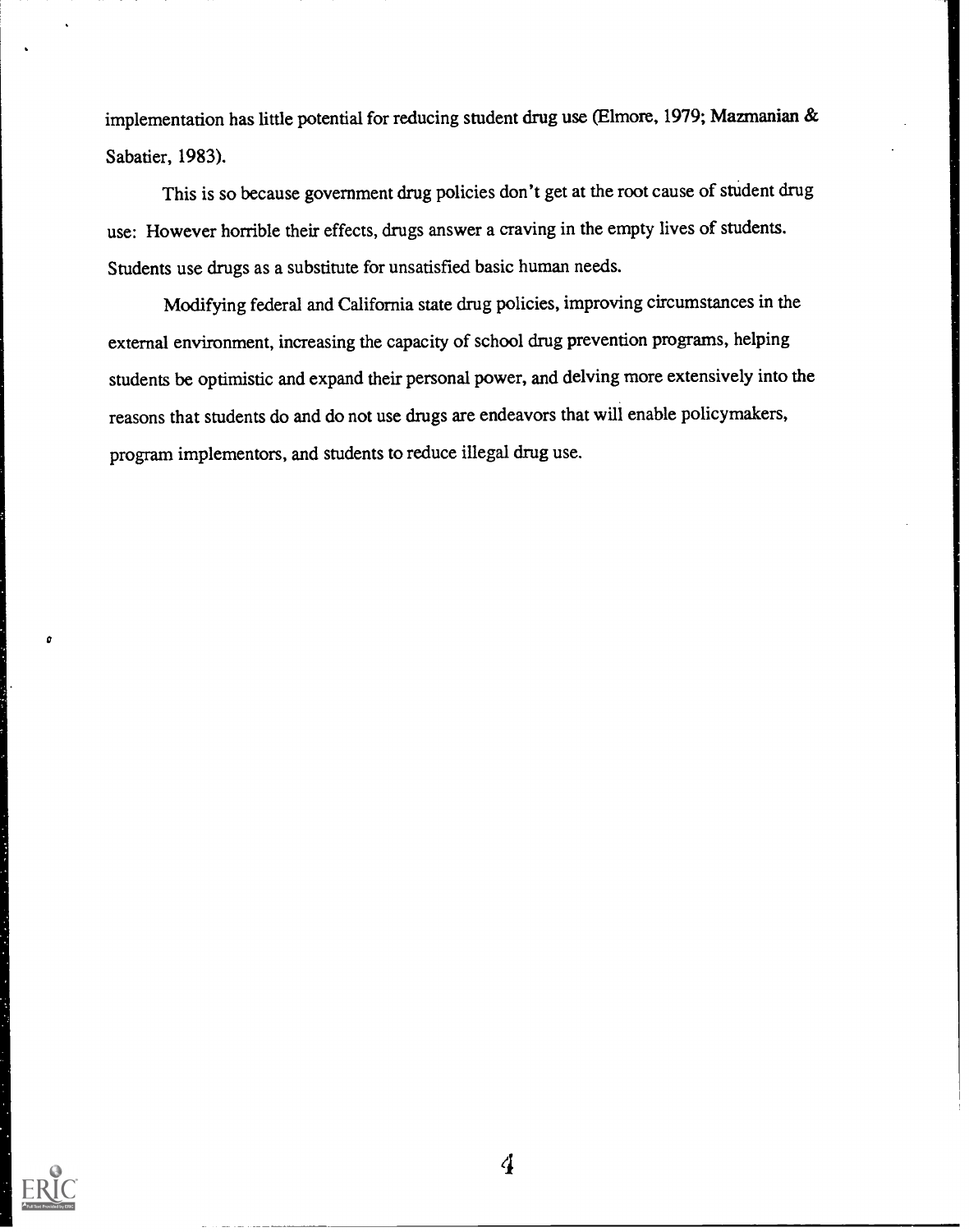## Introduction

This research project revolves around the relationship between federal and California state government drug law and drug policy formation, causation, and California secondary school drug prevention program implementation.

The Drug-Free Schools and Communities Act (DFSCA) of 1986 endorses enforcement, prevention, and intervention to reduce illegal drug use. The National Drug Control Strategy uses this endorsement to implement the DFSCA of 1986. The DFSCA of 1986 and Strategy fuel the war on drugs and perpetuate it in schools throughout the nation.

Prior to the first Strategy in 1989, California took its initiative from the DFSCA of 1986 to develop the Five-Year State Master Plan to Reduce Drug and Alcohol Abuse in California (California Master Plan) in 1988. To comply with the California Master Plan, California schools are implementing Drug, Alcohol, and Tobacco Education (DATE) programs.

Figure 1 depicts the interaction between federal and California state government drug law and drug policy formation, causation, and California secondary school drug prevention program implementation.

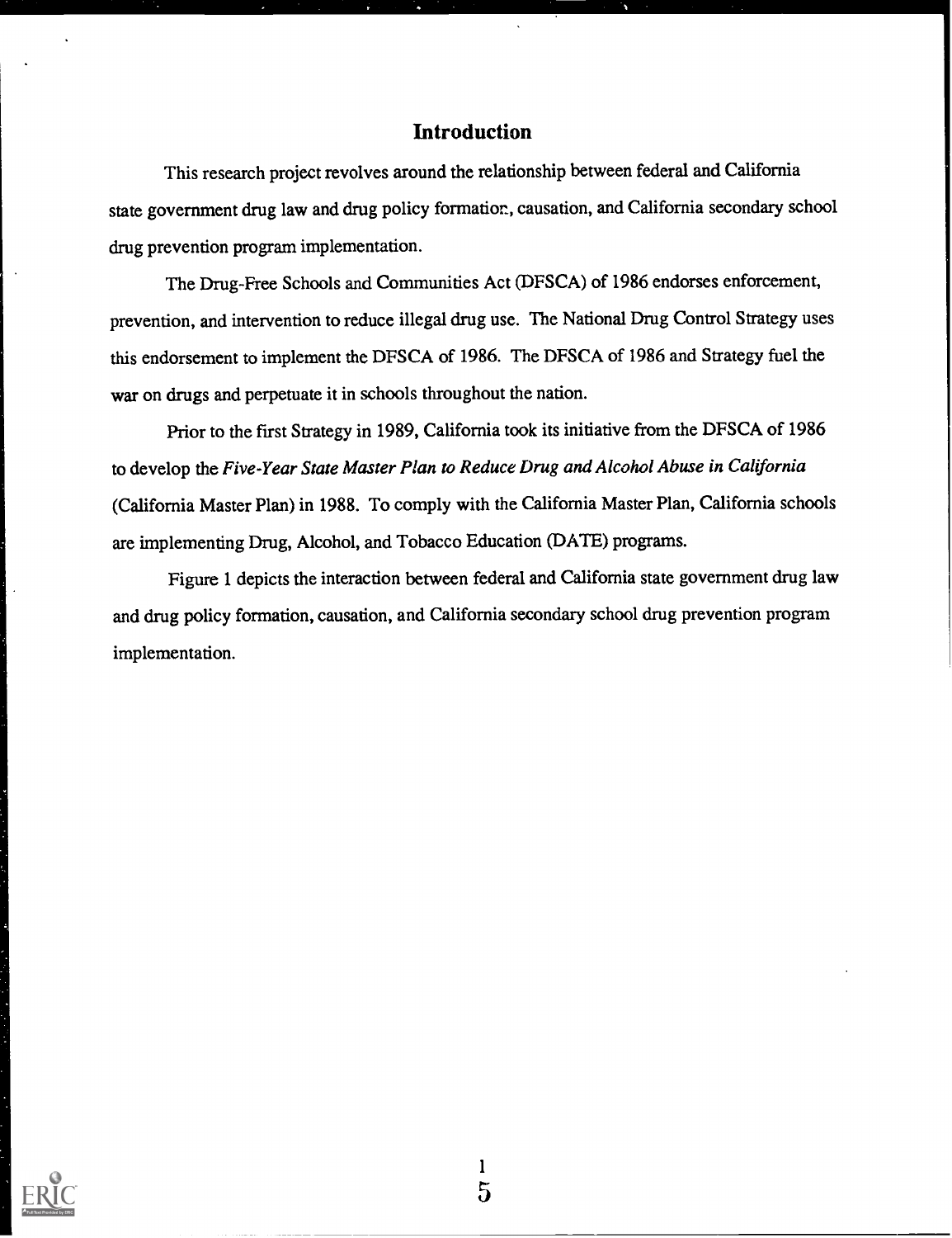



**BEST COPY AVAILABLE**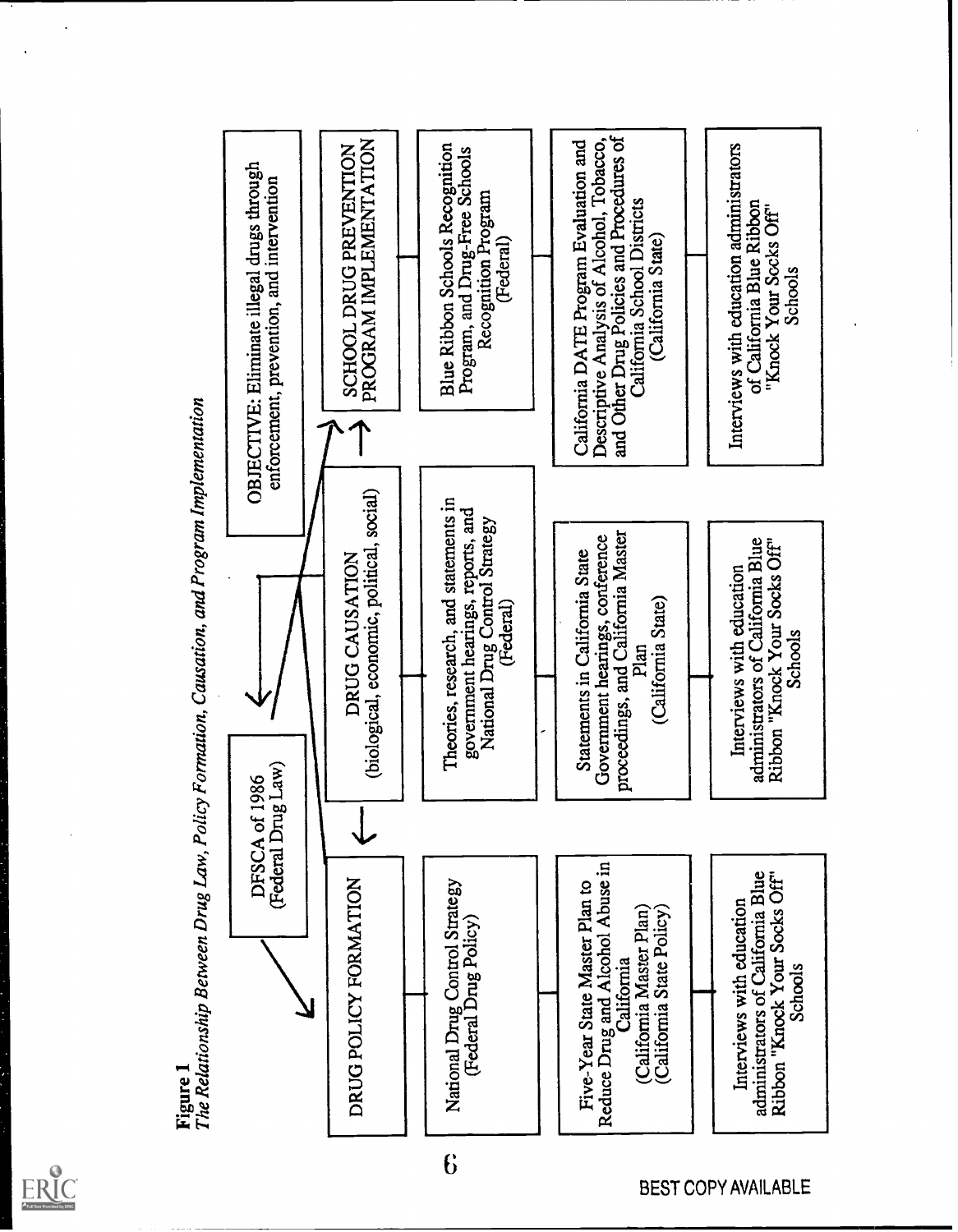As Figure 1 shows, the DFSCA of 1986 sets the parameters for drug policy formation and school drug prevention program implementation. Similarly, drug policy formation sets the tone for school drug prevention program implementation. In contrast to the flow in the relationship between the DFSCA of 1986, drug policy formation, and school drug prevention program implementation, drug causation affects the potential that the federal government has through the DFSCA of 1986, drug policy formation, and school drug prevention program implementation to eliminate, or at least curtail, illegal drug use. In addition, drug causation directly affects drug policy formation and school drng prevention program implementation. Thus, to satisfactorily curtail illegal drug use in the U.S., the federal government must accurately pinpoint drug causation.

# Research Questions

One overarching question steers this research project: What potential do federal and California state government drug policies have to discourage students from using illegal drugs? The answer to this question lies in the answers to eight questions about federal and California state government drug policy formation, drug causation, and drug prevention program implementation in California schools. Questions that relate to federal and California state government drug policy formation are:

- 1. What are the perceptions that education administrators of California Blue Ribbon schools have of the philosophy of federal and California state government drug policies?
- 2. Do education administrators of California Blue Ribbon schools perceive the philosophy of federal and California state drug policies to be appropriate and workable?
- 3. What would education administrators of California Blue Ribbon schools do differently at the federal and California state government, and school levels to discourage students from using illegal drugs?

Questions that pertain to drug causation are:

- 4. To what extent does the Strategy and California Master Plan account for drug causation: theories; research; statements in federal and California state government hearings, reports, and conference proceedings; and statements in interviews with education administrators of California Blue Ribbon schools?
- 5. To what extent do the education administrators of California Blue Ribbon schools address drug causation in implementing school drug prevention programs?



3 P^/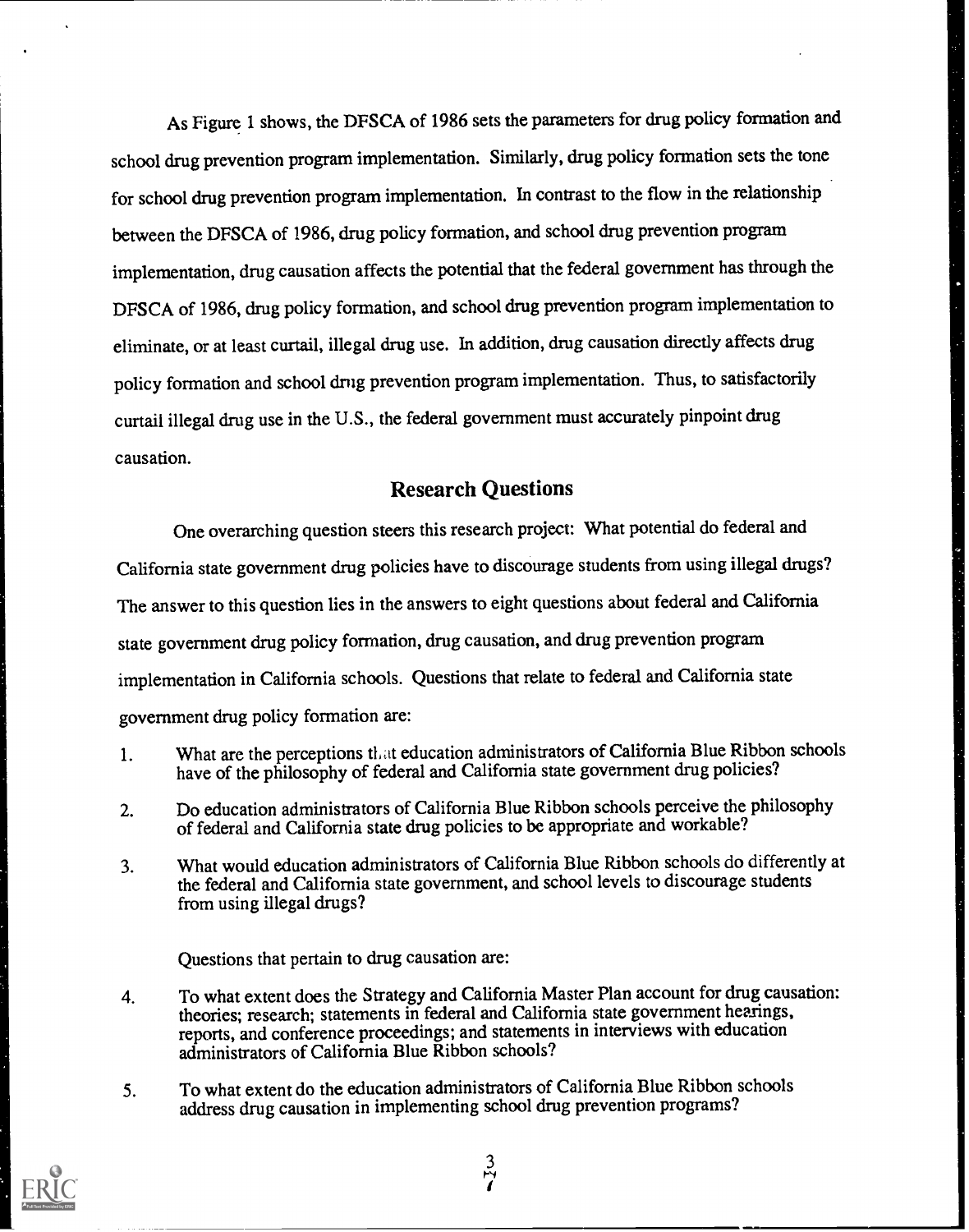Questions that address school drug prevention program implementation are:

- 6. How prevalent are the foci enforcement, prevention, and intervention of the federal and California state government drug policies in education administrators' perceptions of the philosophy that guides drug prevention programs in California Blue Ribbon schools?
- 7. How prevalent are the foci enforcement, prevention, and intervention of the federal and California state government drug policies in education administrators' perceptions of how drug prevention programs in California Blue Ribbon schools discourage students from using drugs?
- 8. How prevalent are the foci enforcement, prevention, and intervention of federal and California state drug policies in education administrators' perceptions of how drug prevention programs in. California Blue Ribbon schools can be improved?

### Methodology

The research project encompassed three aspects of drug policy - formation, causation, and program implementation, required three levels of analyses - federal government, California state government, and education administrators of schools.

Federal and California state government drug policy formation were analyzed from the perspectives of education administrators of five California public secondary schools. The U.S. Department of Education, through its 1992-93 Blue Ribbon Schools Recognition Program identified these five schools as "knock your socks off' schools. "Knock your socks off" describes schools that were exemplary among all Blue Ribbon schools during a particular program year. In other words, these are select schools.

The five select schools represent the population of such schools in California, but a sample of the 37 "knock your socks off' schools in the nation. In addition to these five select schools, a pilot school was chosen from the other schools in California that were successful in the 1992-93 Blue Ribbon Schools Recognition Program.

The select and pilot schools in California are ideal for discerning the potential that the relationship between drug policy formation, causation, and school prevention program implementation has to discourage student drng use. One reason that this is so is that California has more public schools and a larger student population than any other state in the nation. And,

4

 $\delta$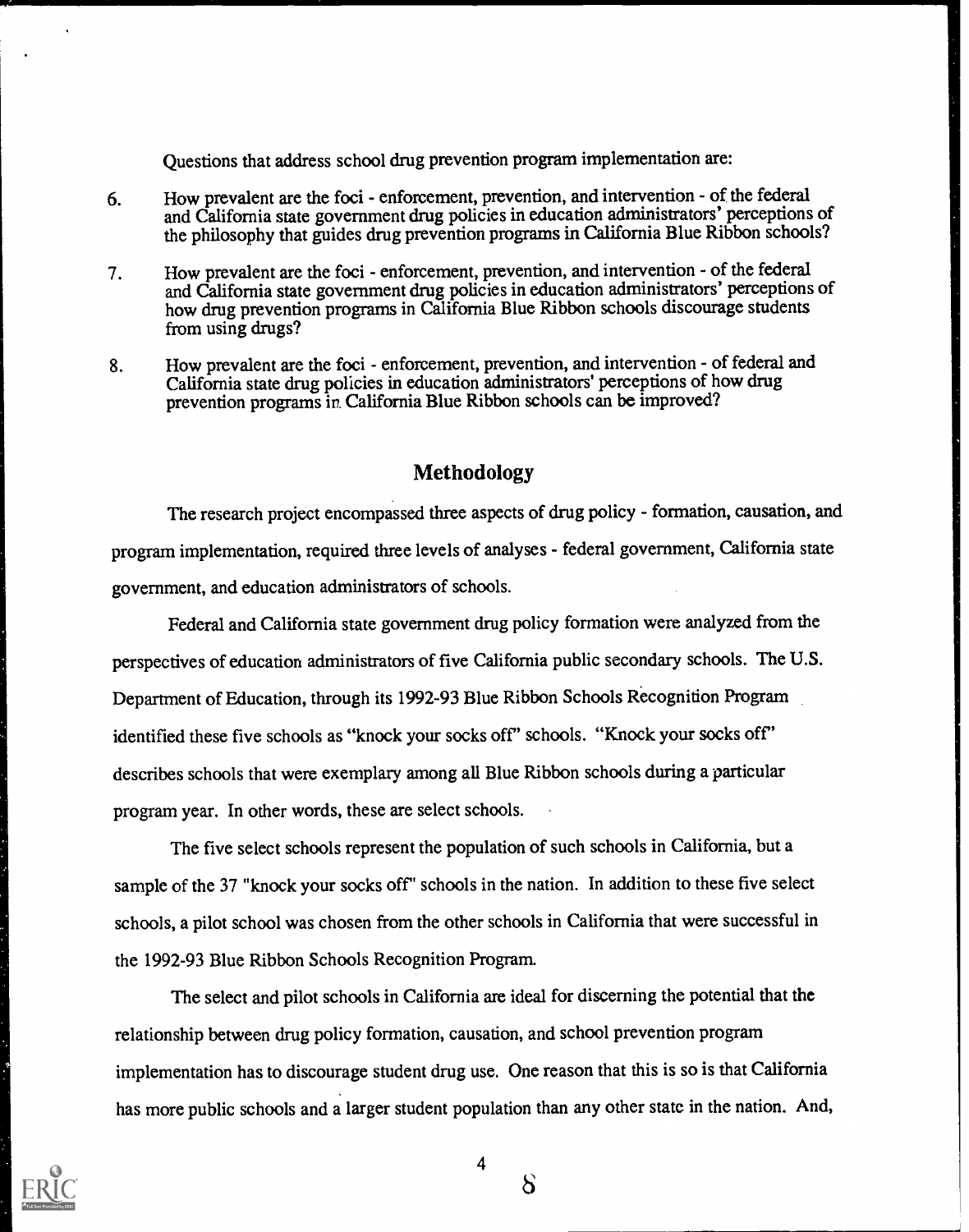California is equal to only one other state, Texas, in the number of "knock your socks off' schools in the 1992-93 Blue Ribbon Schools Recognition Program.

The select and pilot California schools also are ideal for fulfilling the purpose of the research project because they capture some of the attributes of other schools in the nation. The select and pilot California schools vary in population category, student enrollment in schools and school districts, number of public schools in school districts, student enrollment by equivalent grade level, ethnicity, number of limited English proficient students, student languages, number of students who are qualified for discounted lunches and special education services, school environment, and experience of the education administrators.

The project director interviewed nine education administrators of the five select schools; four principals and five full-time DATE coordinators. The project director wanted to interview the principal of each of the select schools, but one principal committed twice by telephone over three months to being interviewed, but never fulfilled that commitment.

In addition to the nine education administrators of the select schools, the project director interviewed the principal and full-time DATE coordinator of the pilot school. The interviews with the education administrators of the pilot school were compared to the interviews with the education administrators of the select schools. Furthermore, the project director interviewed an assistant principal, a district manager of security, and a part-time DATE coordinator in one of the select schools.

Collectively, the project director interviewed twelve education administrators in the select schools, and two education administrators in the pilot school. These 14 education administrators are directly responsible for implementing the DFSCA of 1986, the Strategy, and California Master Plan. Moreover, the education administrators are doing something within their schools that is impressively different from what the education administrators of other schools that participated in the 1992-93 Blue Ribbon Schools Recognition Program are doing to implement education programs.



5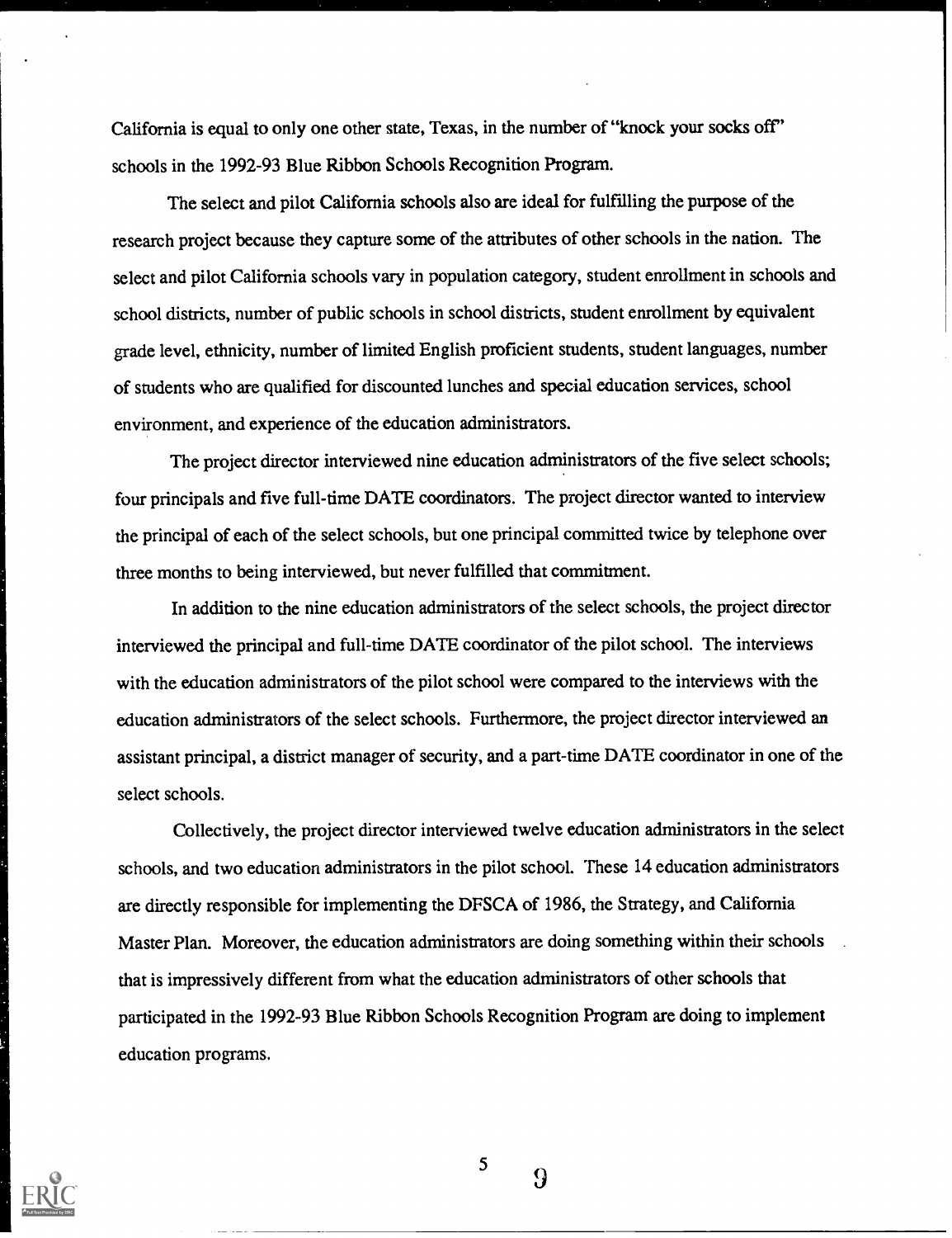Any potential that the relationship between federal and California state drug policy formation, causation, and California school drug prevention program implementation has to reduce student drug use that is based on the interviews with the education administrators should be absorbed considering that:

- 1. The U.S. Department of Education distinguished these schools from other 1992-93 Blue Ribbon Schools in California and in the nation because they have an impressive learning environment, and their alcohol, tobacco, and other drug policies contain elements that discourage student drug use.
- 2. These schools are doing something right in an era of education bashing.
- 3. These schools are faced with the same limitations and latitude in federal drug law and policy that other schools in the nation are confronted with.

The perspectives of the education administrators are not intended to be representative of the perspectives of education administrators throughout the nation, or even of education administrators of other Blue Ribbon schools. However, the perspectives of these education administrators are essential to understanding the challenges that education administrators throughout the nation might be experiencing in implementing school drug prevention programs. And, their perspectives will illuminate avenues for success that other schools might not have considered.

The project director conducted the interviews during the six months between July 18, 1994 and January 23, 1995. During the interviews, the education administrators were asked the following questions that pertain to federal and California state drug policy formation. Their responses to these questions were compared to the Strategy and California Master Plan.

- 1. What do you perceive to be the philosophy of federal and state drug policies?
- 2. Do you think the philosophy that you perceive to be guiding federal and state drug policies is appropriate? Workable?
- 3. What would you do differently at the federal, state, and school level to discourage students from using drugs?

In addition to interviewing the education administrators for the analysis of federal and California state drug policy formation, the education administrators were interviewed for the analysis of drug causation. They were asked: "Why do you think students use drugs?" The



 $6 \rightarrow 0$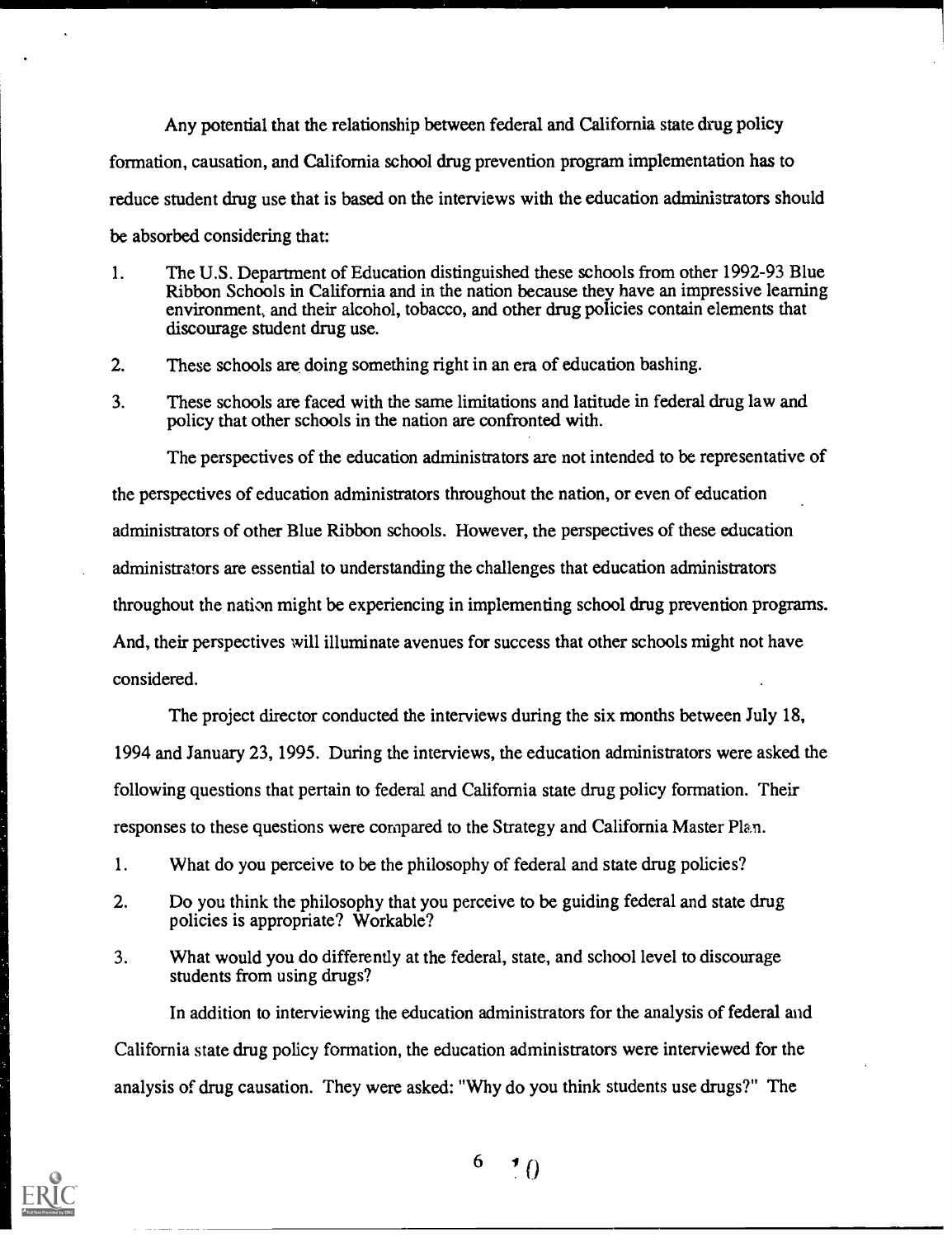education administrators' responses to this question were compared to: drug causation theories (1938-1991); drug causation research (1956-1993); and drug causation statements in federal government hearings and reports (1986-1990), the Strategy (1989-1992), California state government hearings and conference proceedings (1990-1991), and the California Master Plan (1988-1992). These federal and California state documents were published during the Reagan (1981-1989) and Bush (1989-1993) Republican presidential administrations, George Deukmejian's Democratic governorship (1986-1990), and Pete Wilson's California Republican governorship  $(1991 - )$ .

Drug causation was categorized according to whether it reflected personal characteristics, personal relationships, or circumstances in the external environment. Personal characteristics and personal relationships can be changed by the individual, family, peers, school, church, and public service organizations. In contrast, circumstances in the external environment are beyond the control of a person; but not the government.

To complement the analysis of drug policy formation and causation, the education administrators were asked the following questions to facilitate an analysis of school drug prevention program implementation. Their responses to these questions were compared to the Strategy and California Master Plan.

- 1. What is the philosophy that guides drug prevention programs at your school?
- 2. How do your drug prevention programs discourage students from using drugs?
- 3. How can the drug prevention programs at your school be improved to discourage more students from using drugs?

In summary, the interviews with the California education administrators were used to analyze federal and California state drug policy formation and school drug prevention program implementation. Furthermore, theories, research, and statements in federal and California state government documents, and in interviews with the California education administrators were used to analyze drug causation.

 $7<sub>1</sub>$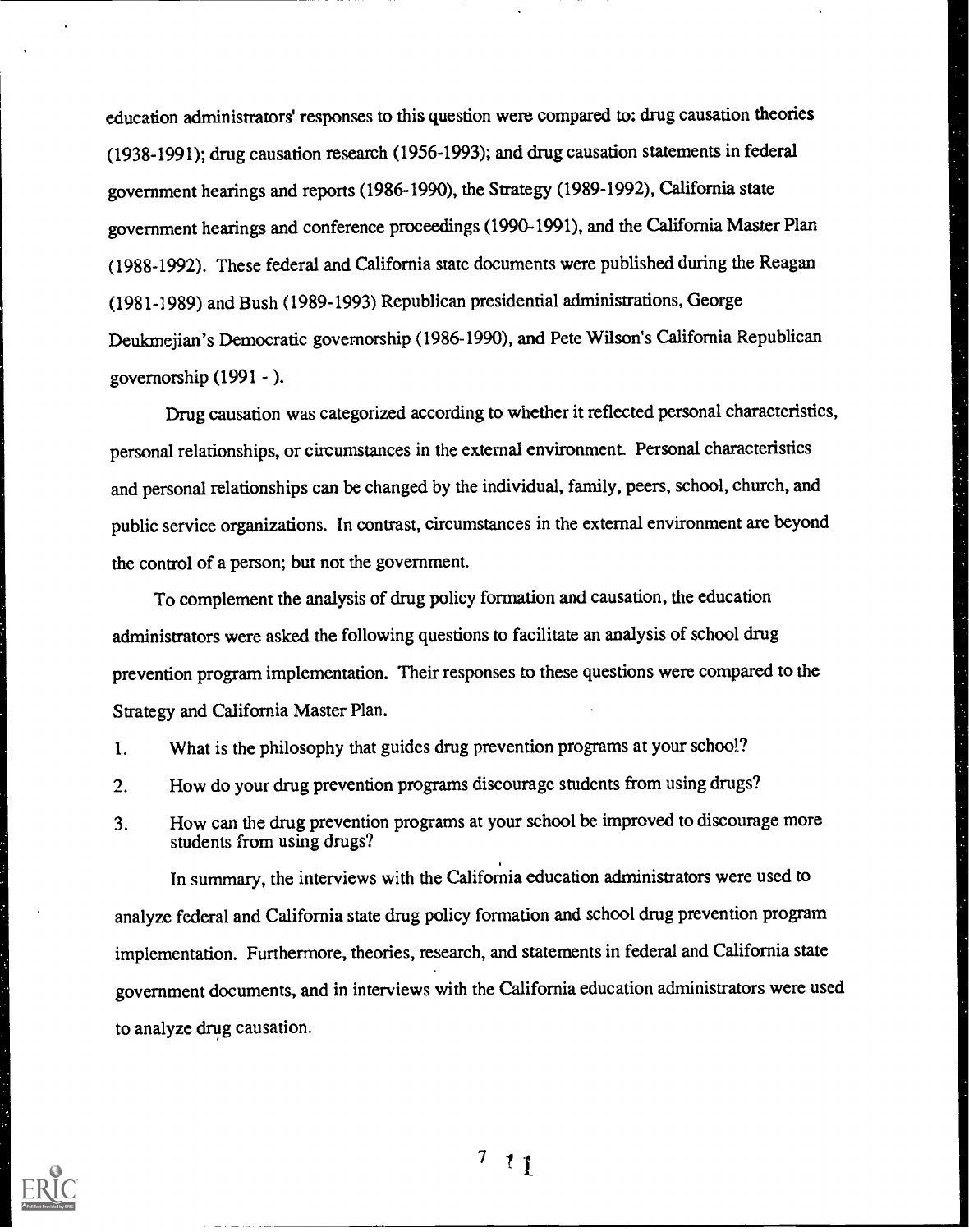# Data Analysis

The following points serve to summarize the data that were analyzed to assess federal and

California state drug policy formation, causation, and California school drug prevention program

implementation. With respect to federal and California state drug policy formation:

- 1. The education administrators perceived the philosophy of federal and California state drug policies to address enforcement, prevention, and intervention.
- 2. The education administrators did not believe that federal and California state drug policies are appropriate or workable.
- 3. The education administrators offered an abundance of approaches that are different from what the federal and California state government are doing to discourage student drug use. The education administrators' approaches emphasize prevention over enforcement and intervention.

Relative to drug causation:

- 1. The three categories of drug causation are personal characteristics, personal relationships, and circumstances in the external environment. Some of the personal characteristics are: disease; genetic and learning disorders; pain; lack of self-esteem, self-understanding, confidence, decision-making skills, morals, and values; stress; spiritual disharmony; academic failure; hopelessness; and, unhappiness. Some aspects of personal relationships are: lack of acceptance, parental guidance, role models, love, affection, and attention; and, peer pressure. And, circumstances in the external environment include access to health care; wealth; food; clothing; politics; and, adequate and safe shelter, schools, and communities.
- 2. The education administrators perceived the federal and California state drug policies to contain very little drug causation.
- 3. Collectively, the education administrators and statements in federal and California state government documents focus more on personal characteristics than on personal relationships or circumstances in the external environment. Even to the extent that this is so, a quanfity of drug causation resides in circumstances in the external environment that the federal and California state government have chosen to ignore in drug policies.
- 4. The education administrators' inferences to drug causation relative to school drug prevention program implementation is about double their inferences to drug causation relative to federal and California state drug policy formation.

And pertaining to school drug prevention program implementation:

- 1. The education administrators are more preoccupied with the well-being of students than with the other challenges they encounter in implementing school drug prevention programs.
- 2. The education administrators perceive prevention and enforcement to have very dominant roles in implementing school drug prevention programs.



8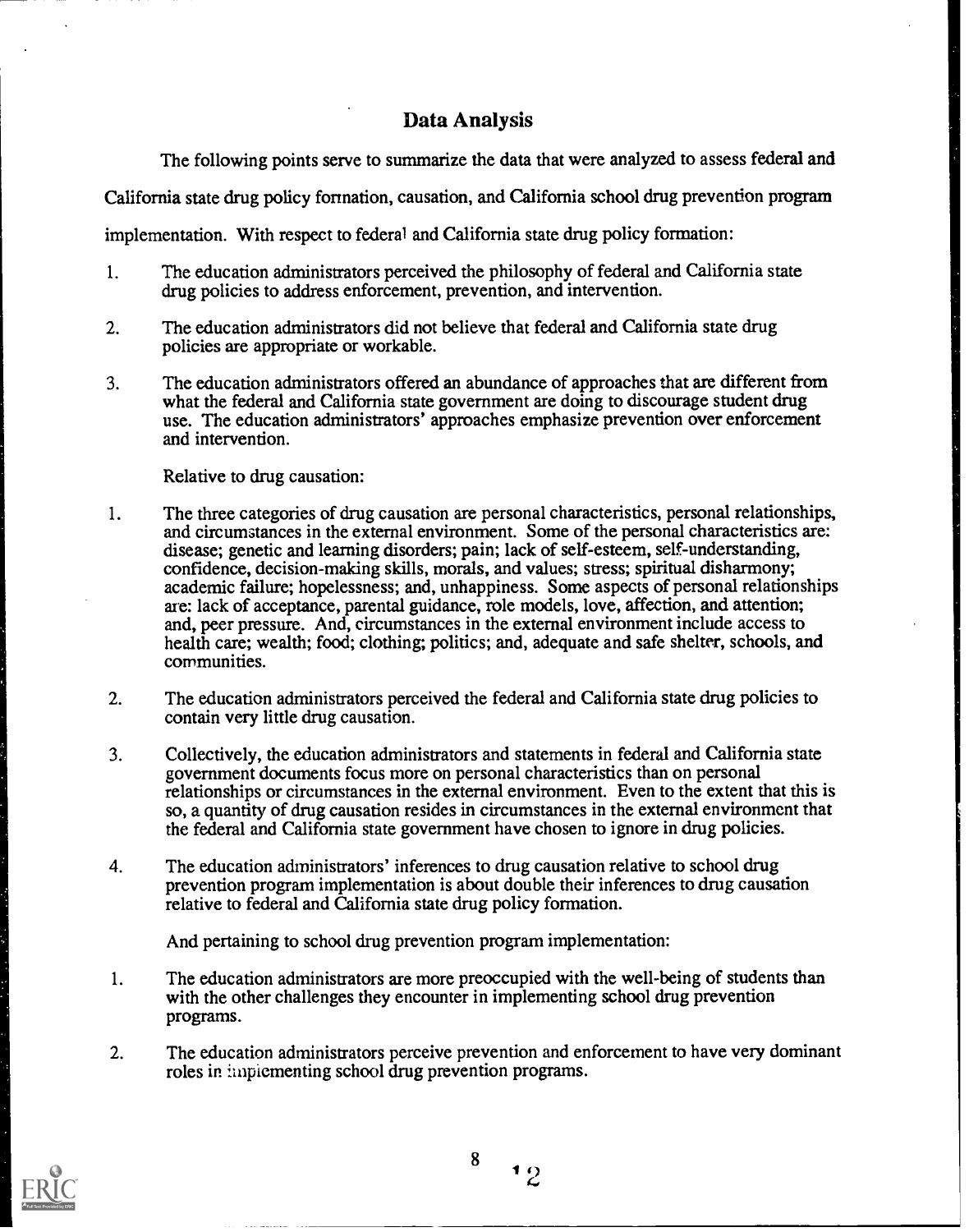- 3. The education administrators' perceptions show that changing the behavior of students and involving the students' families are important ways that school drug prevention programs are discouraging students from using drugs.
- 4. The education administrators' perceptions demonstrate the necessity of collaborating and strengthening prevention and intervention methods to improve school drug prevention programs.
- 5. The relationship between the principals and school district DATE coordinator is not as close in some of the schools as it is in others.

# **Discussion**

The relationship, whether harmonious or conflicting, between federal and California state drug policy formation, causation, and school drug prevention program implementation determines the potential that the DFSCA of 1986 has to achieve the federal objective of reducing student drug use. Plus, the compatibility between the emphasis that the federal and California state government, and education administrators give to enforcement, prevention, and intervention plays an essential role in achieving the federal objective.

The education administrators and the California Master Plan emphasize prevention over enforcement and intervention to promote the welfare of students. In contrast, the Strategy emphasizes enforcement over prevention and intervention. Table 1 aggregates the dimensions of enforcement, prevention, and intervention that the Strategy, California Master Plan, and education administrators address.

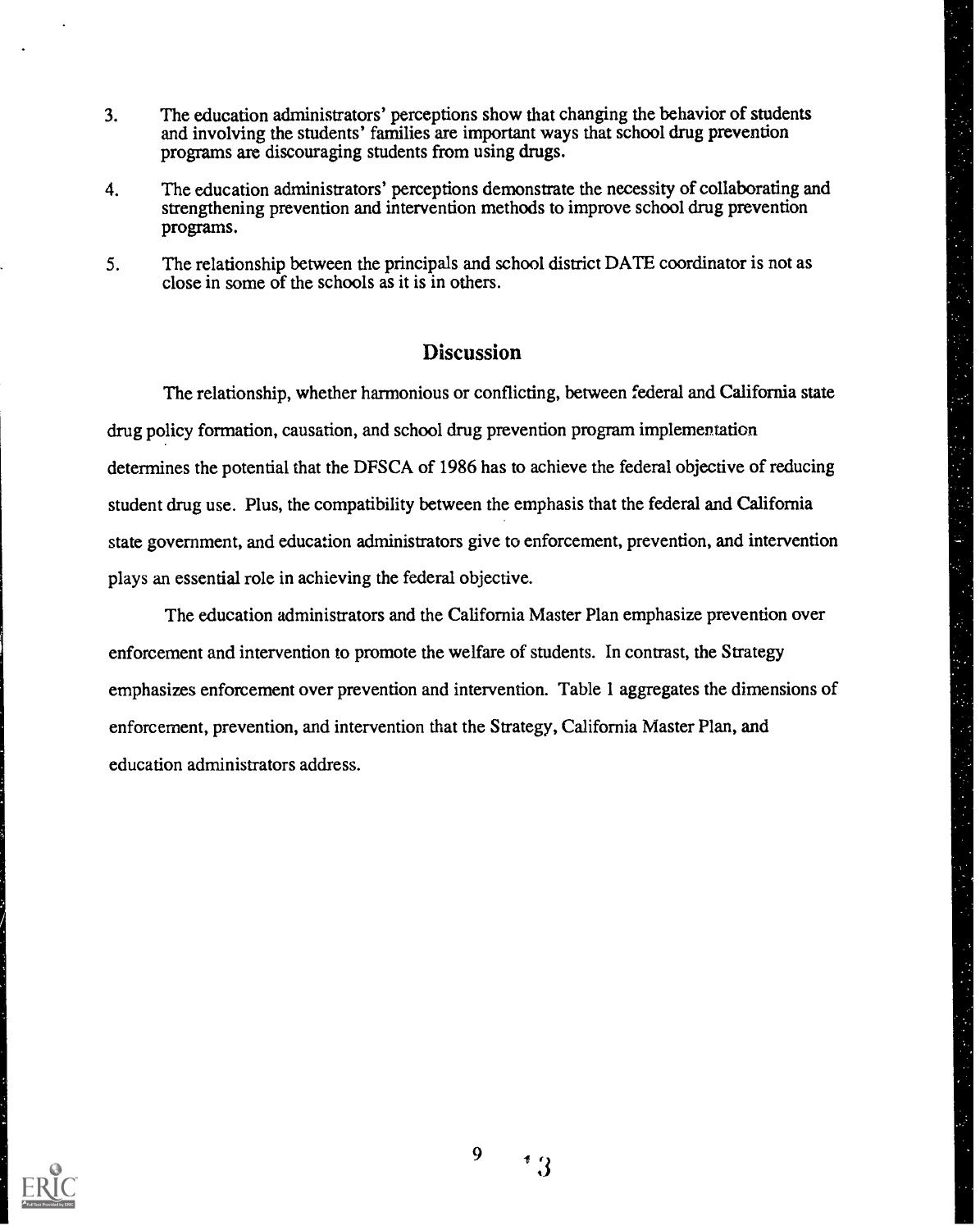

J.

Ï

|                       |                                             | Strategy/Tactic/Focus                                                                                         |                                                                      |
|-----------------------|---------------------------------------------|---------------------------------------------------------------------------------------------------------------|----------------------------------------------------------------------|
| Dimension             | Enforcement                                 | Prevention                                                                                                    | Intervention                                                         |
| Period                | Past                                        | Present, future                                                                                               | Past, present, future                                                |
| <b>Basis</b>          | Factual, objective, evidence of drug<br>use | Potential, risk factors                                                                                       | Factual, objective, evidence of drug<br>use, potential, risk factors |
| Reaction              | Symptoms                                    | Causes                                                                                                        | Symptoms and causes                                                  |
| Consequences          | Punitive                                    | Medical, punitive                                                                                             | Medical, punitive                                                    |
| Deterrence            | Fear                                        | Positive alternatives, protective<br>factors                                                                  | Positive alternatives, protective<br>factors                         |
| Punishment            | Inflicted by others                         | Inflicted by self and others, and<br>inflicted on others                                                      | Inflicted by self and others, and<br>inflicted on others             |
| Curtailment           | Incarceration, treatment,<br>rehabilitation | Health education                                                                                              | Treatment, rehabilitation, health<br>education                       |
| individual<br>View of | Criminal                                    | psychological, emotional, spiritual,<br>cognitive/mental, behavioral,<br>Human (biological,<br>physiological) | Human, patient                                                       |
|                       |                                             |                                                                                                               |                                                                      |

 $\mathbb{R}_+$ 

<u>ris</u>

 $\sum_{i=1}^{n}$ 

 $\frac{1}{4}$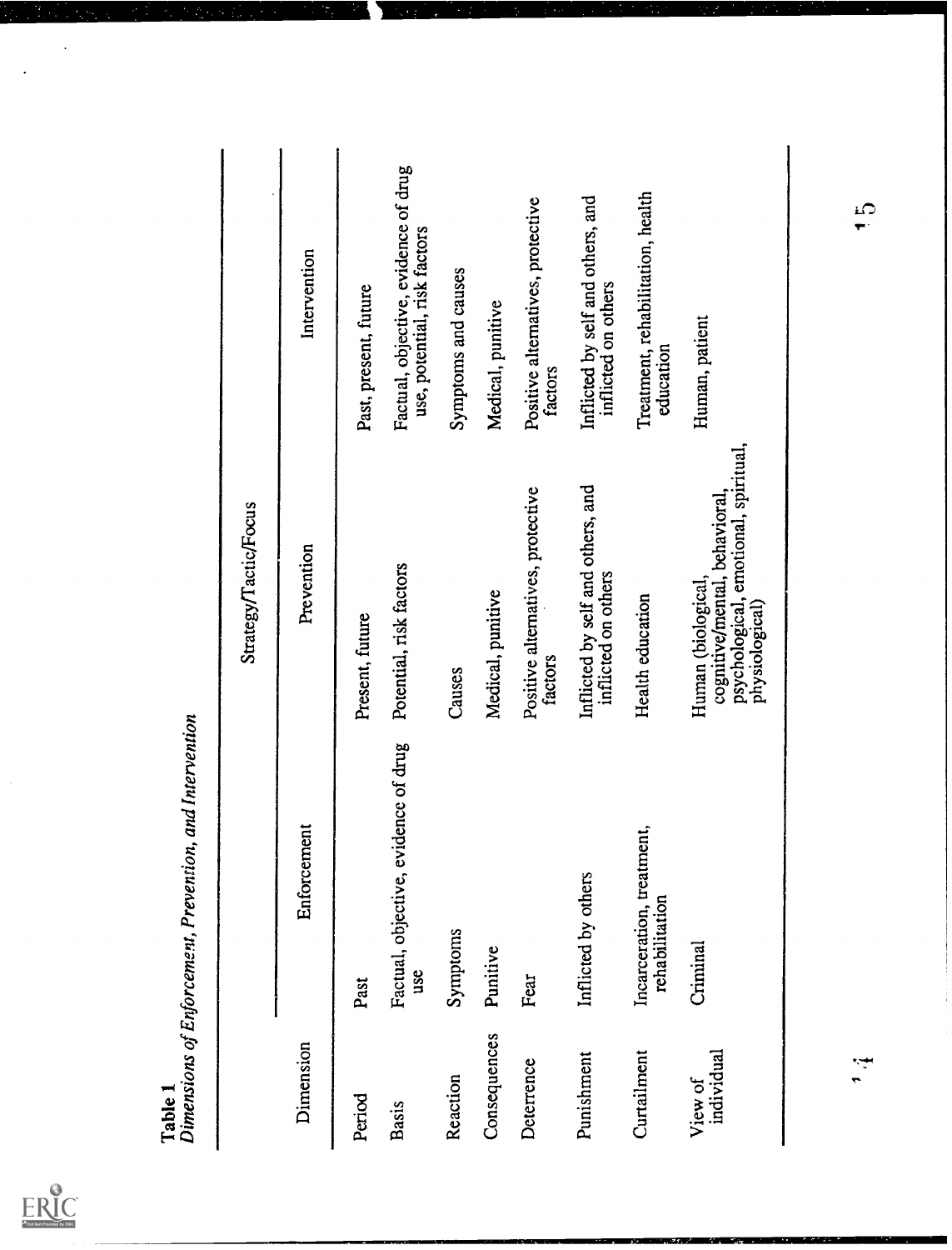Of the dimensions in Table 1, prevention indicates greater potential for reducing student drug use. Prevention strives to forestall destructive behavior, is riveted on drug causation, insulates students against the temptation of drugs, clarifies how students who use drugs can harm themselves and others as well as expose themselves to harm by others, makes health the pivotal issue, and is human-centric.

Table 1 provides a good rationale for elevating prevention and intervention above enforcement to reduce student drug use: Abraham Maslow's exposition on basic human needs provides another good justification.

#### Basic Human Needs

Maslow's (1973) hierarchy of basic human needs suggests a relationship between the causes of drug use and the satisfaction of basic human needs (Lark, 1995). In other words, student drug use could be prevented if students' basic needs were satisfied.

The hierarchy includes physiological, safety, love, self-esteem, and self-actualization needs. Whereas physiological needs at the bottom of the hierarchy are the most germane to sustaining human life, self-actualization needs at the top of the hierarchy are not as vital.

Physiological needs are satisfied with food, shelter, sleep, and health. Safety needs are met when fear is absent. Love needs are fulfilled through affection and feelings of belonging. Self-esteem emanates from confidence, self-respect that is related to a high evaluation of self, achievement, adequacy, independence, freedom, and strength. Self-esteem also is a product of the prestige and reputation one achieves from a high evaluation by others, recognition, attention, importance, and appreciation. Self-actualization is the apex of the hierarchy of needs and is realized when one's potential equates to what one is in reality.

Certain preconditions must be present before basic human needs can be met. These preconditions are: the freedom to speak, express feelings and thought, pursue self-interest as long as the interests of others are not infringed upon, obtain information, and seek protection from harm; justice; fairness; and, orderliness (Maslow, 1973, pp. 15-16). These preconditions are



11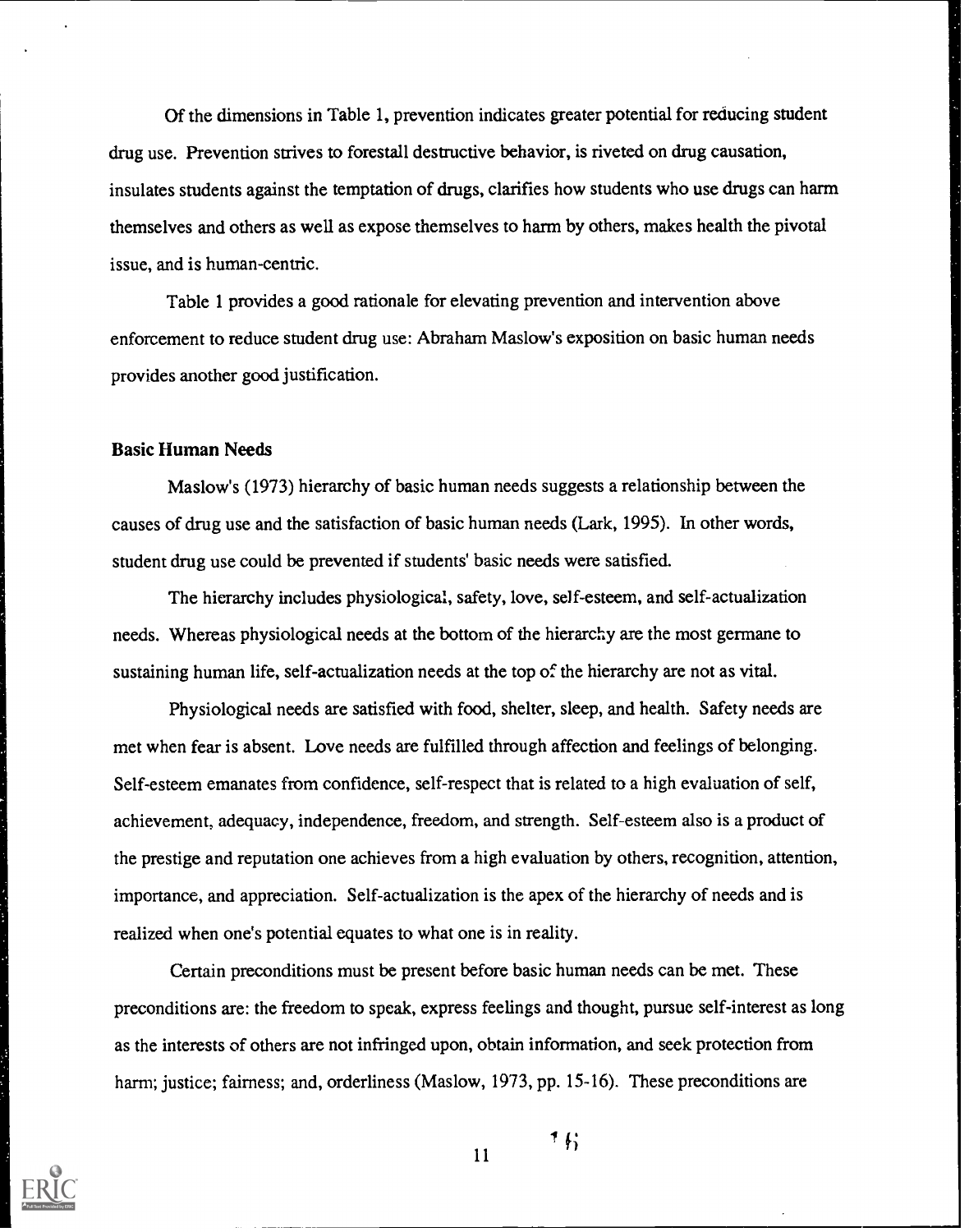circumstances in the external environment (Lark, 1995) and macroenvironmental factors which the government controls (Mason & Lusk, 1991, p. 271).

Every rung on the hierarchy of basic human needs encompasses the causes of drug use that are associated with personal characteristics and personal relationships. Personal characteristics and personal relationships typify mental, physical, emotional, and spiritual health. Moreover, the causes of drug use that are associated with circumstances in the external environment affect personal characteristics and personal relationships.

Figure 2 exemplifies the relationship between basic human needs and drug causation.

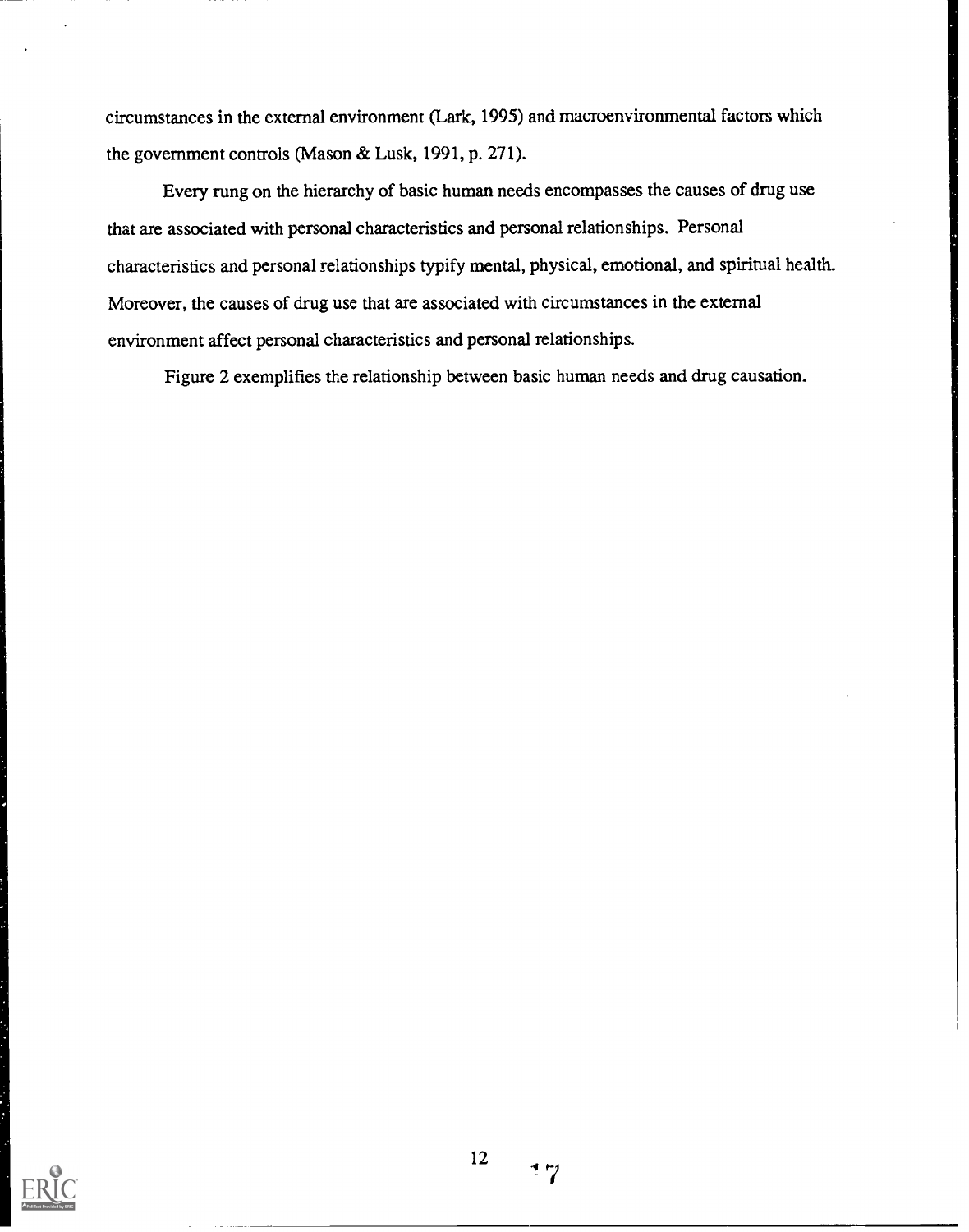



÷,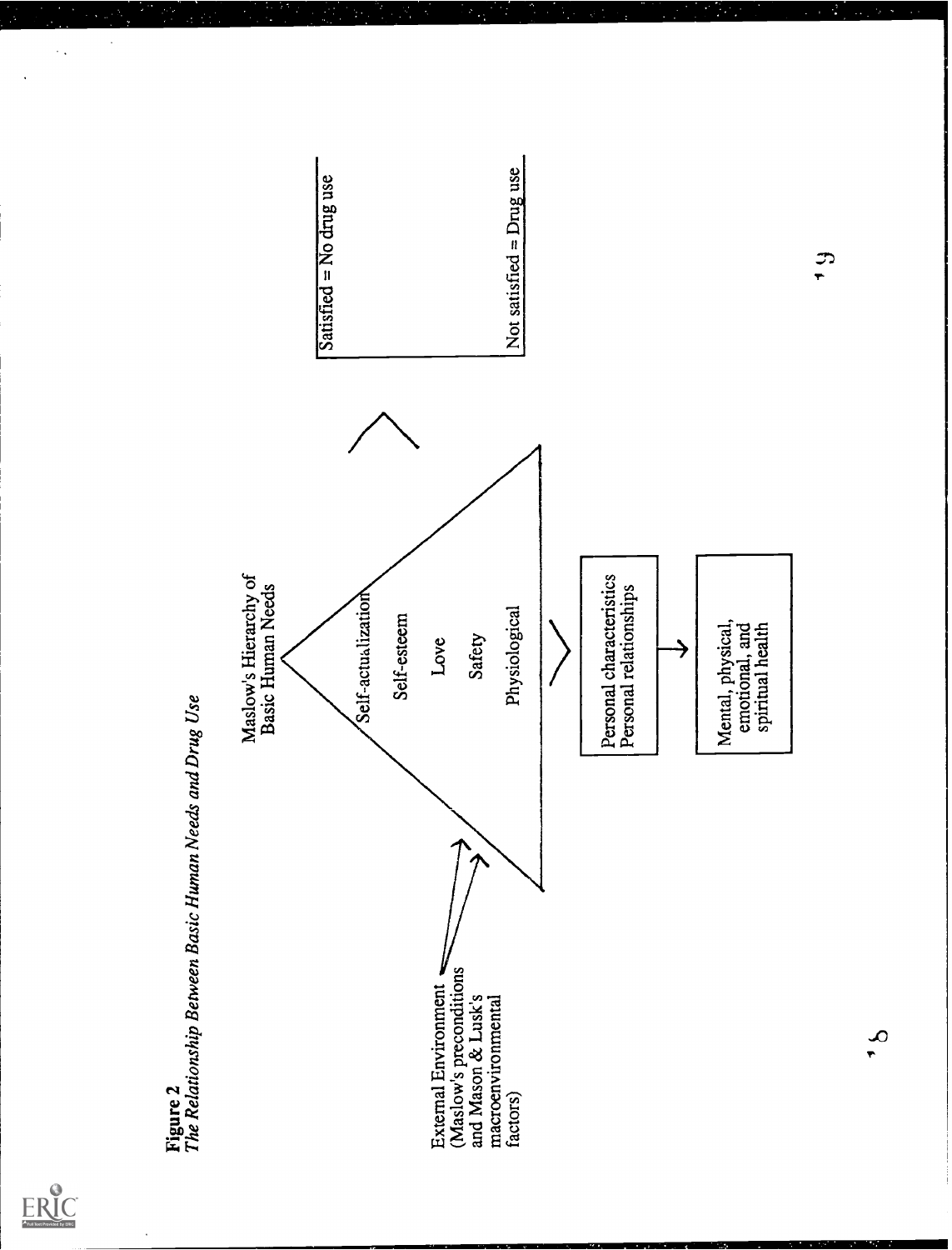In Figure 2, the degree to which an individual's collective basic human needs are satisfied, and thus an individual experiences mental, physical, emotional, and spiritual health, is associated with the degree to which an individual is susceptible to using drugs. Several propositions are related to this assertion:

- 1. The higher the fulfillment of an individual's collective basic human needs, the healthier an individual is, and the less susceptible an individual is to using drugs.
- 2. The basic human need that an individual uses drugs as a substitute for is the very need that must be fulfilled, or accepted as an unfilled need, before an individual will stop using drugs.
- 3. An individual can have a basic human need that is not satisfied and not use drugs if that individual identifies the need, accepts that the need is not fulfilled in the present, and has hope while diligently working toward fulfilling that need in the future. An individual must not despair when a need is not immediately gratified.
- 4. The dimmer an individual believes their prospects are for fulfilling a basic human need, the less likely they are to stop using drugs.
- 5. An individual who uses drugs as a substitute for a basic human need becomes farther removed from satisfying that need as drug use progresses to drug abuse. Drug abuse, however, does not inevitably follow drug use, and, the transition from drug use to drug abuse is not easily discernible.

What emerges from this discussion of basic human needs is that neither the government

nor individuals have absolute control over whether basic human needs are fulfilled. Before basic

human needs can be satisfied, the government must establish preconditions that offer an

equitable opportunity structure for individuals to satisfy their basic needs, and individuals must

take advantage of that opportunity structure.

## **Conclusion**

The primary thrust of this research project was to determine the potential that the relationship between federal and California state drug policy formation, causation, and California school drug prevention program implementation has to reduce student drug use.

From the education administrators' perspectives, the federal and California state drug policy formation process excluded them and did not reflect their substantial and substantive experiences with students. According to the education administrators, federal and California

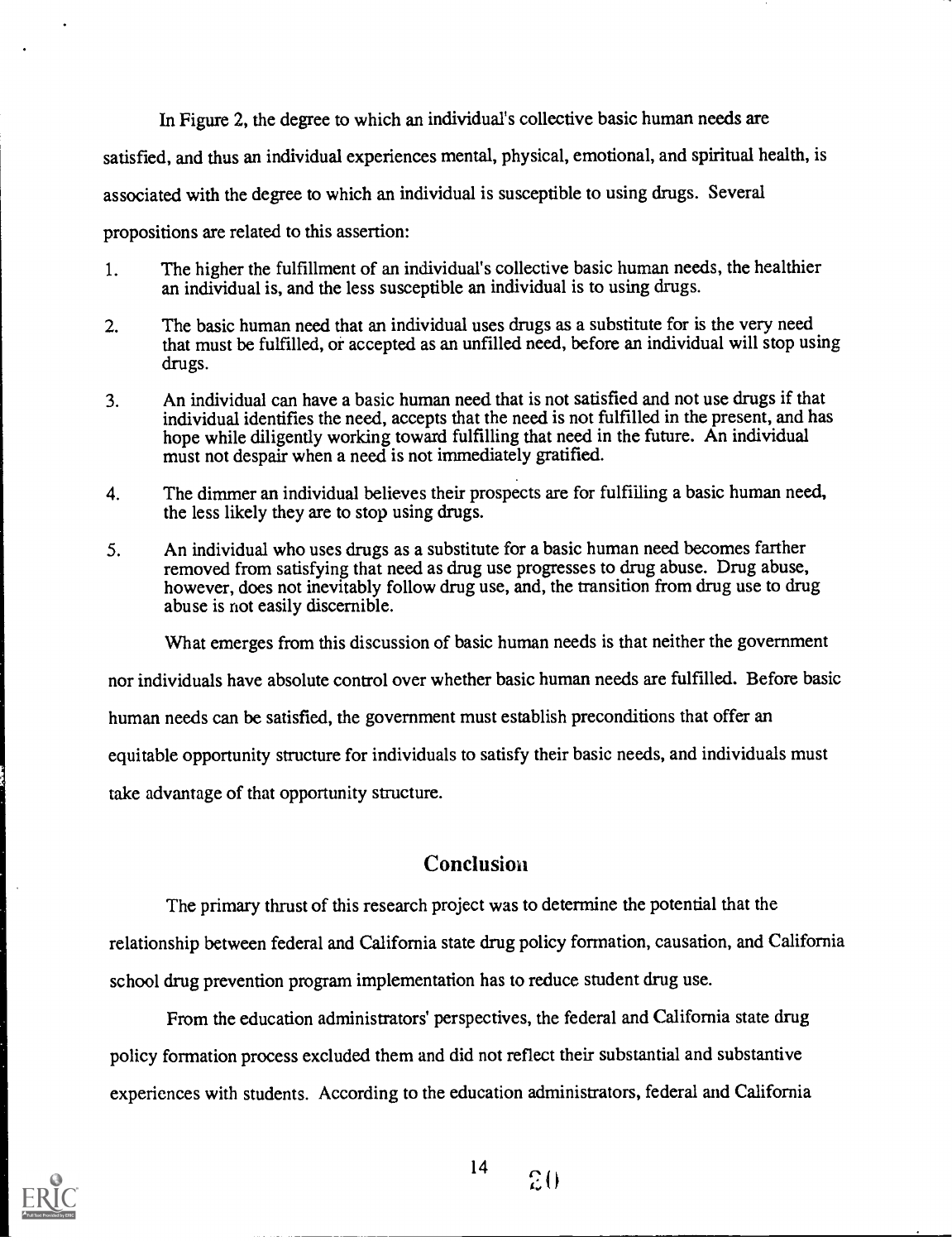state drug policies are the result of a process that centralized control in the government; a topdown approach to policymaking. Unlike the federal and California state government, some of the education administrators would use bottom-up policymaking by including the target population, program implementors who have and have not been successful, researchers, experts, and students who do and do not use drugs.

In addition to the federal and California state drug policy process appearing exclusionary to the education administrators, the federal and California state government did not take full advantage of the drug causation that theorists, reseachers, drug experts, public officials, and community representatives and leaders identified. The federal and California state government acknowledged a few of the causes of student drug use that are attributed to personal characteristics and personal relationships, but ignored the causes that pertain to circumstances in the external environment. All causal variables influence the outcome of school drug prevention program implementation.

In implementing school drug prevention programs, the education administrators emphasize prevention over enforcement and intervention. These programs, primarily through health education classes, attempt to change student behavior. The programs provide students with protective factors by teaching them to understand who they are and want to become, value themselves, discern the types and effects of drugs, resist peer pressure, and get involved in activities that strengthen their wills against drugs.

School drug prevention programs use these protective factors to counter drug causation personal characteristics, personal relationships, and circumstances in the external environment which are risk factors. The education administrators feel confident about school drug prevention programs being able to positively influence the personal characteristics and personal relationships of students if the programs receive: the commitment of students, teachers, parents, and community service agencies; adequate resources; and the latitude that is necessary to meet the individual needs of students. This has not been the case. Instead, the education

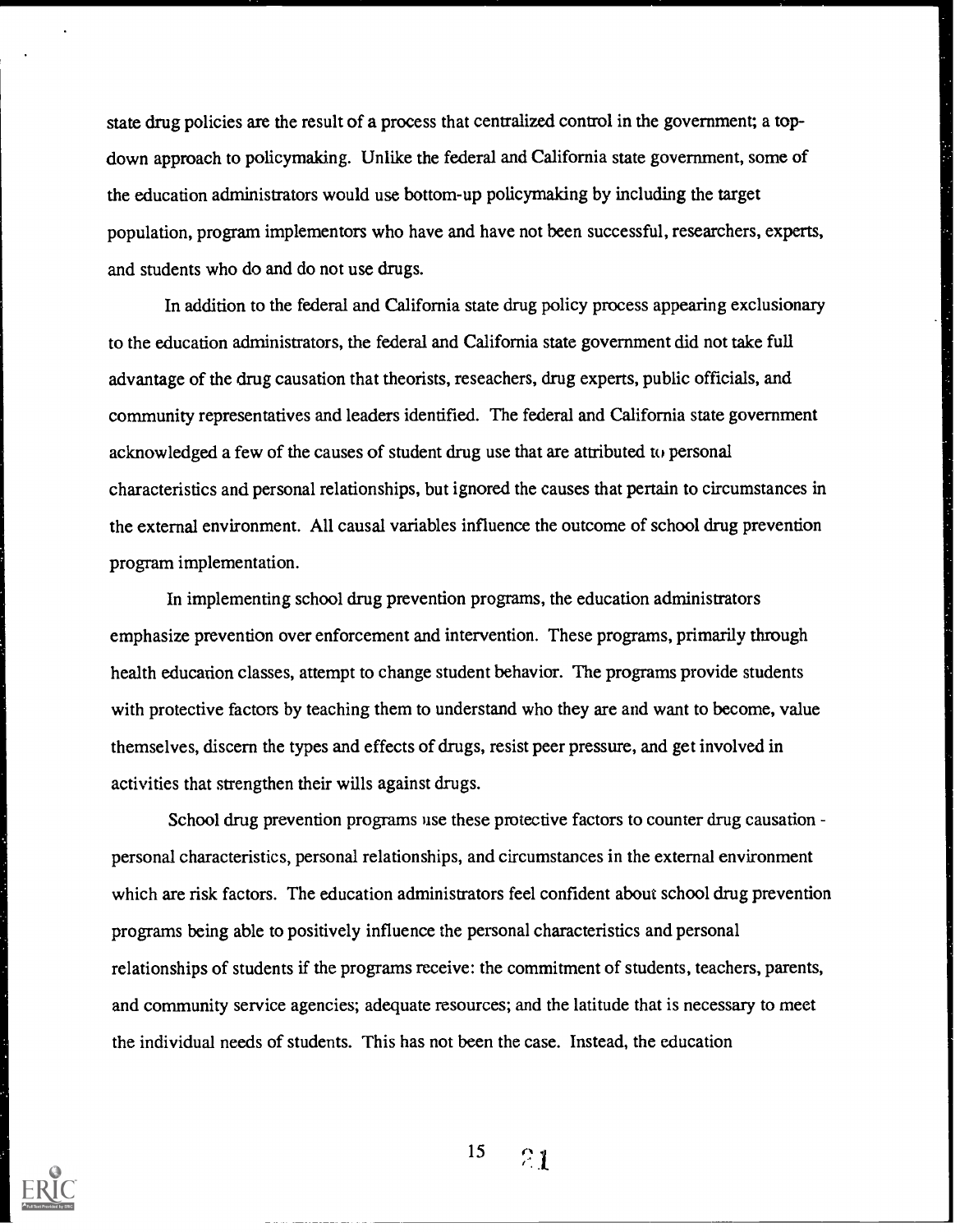administrators expressed frustration with having insufficient and unstable resources, and restrictions that interfere with program implementation.

The education administrators know that school drug prevention programs can do absolutely nothing about the circumstances in the external environment that promote student drug use except release students to these circumstances every day after school. The government controls circumstances in the external environment that school drug prevention programs are not equipped to change. Thus, the education administrators doubt that the government will make the changes and provide the means that are necessary for the education administrators to achieve the government's policy objectives.

To summarize, the federal and California state government developed drug policies that generally are not compatible with the perspectives of the education administrators or the experiences of the target group - students. Furthermore, the federal and California state government's drug policies incorporate such a small portion of drug causation that theorists, researchers, drug experts, public officials, and community representatives and leaders identified. Moreover, the federal and California state government established expectations that the education administrators believe school drug prevention programs cannot fulfill. Under these conditions, the relationship between federal and California state drug policy formation, causation, and California school drug prevention program implementation has little potential for reducing student drug use (Elmore, 1979; Mazmanian & Sabatier, 1983).

#### **Implications**

The federal government funds enforcement programs at a substantially higher rate than prevention or intervention programs. The federal government's emphasis on enforcement is understandable: The federal government is trying to protect others from the negative consequences that drug users create. Compliance with public policy strongly depends on making drug users, not others, suffer severe negative consequences (Mazmanian & Sabatier, 1983, p.

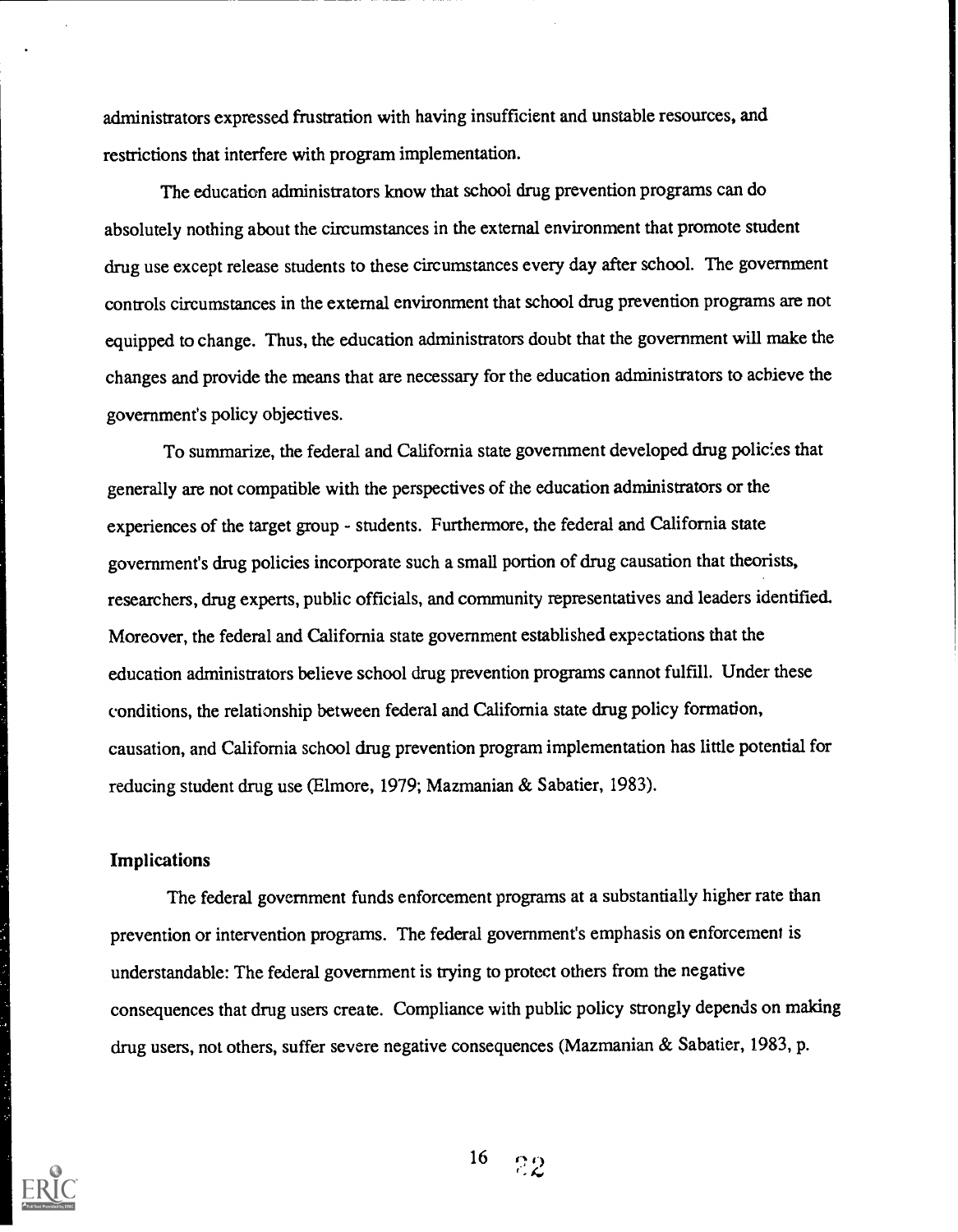37). But must the federal government inflict the negative consequences? And by doing so, doesn't the federal government give drug users an external force to rebel against?

By contrast, the California state government funds prevention and intervention programs at a substantially higher rate than enforcement programs. The California state government and California school drug prevention programs, through their emphasis on prevention, are actually placing a higher value on the negative consequences that drug users can inflict upon themselves if they use drugs to the detriment of their health.

The implication is that because school drug prevention programs are more directly involved with students than enforcement programs, and school drug prevention programs teach students how to avoid self-inflicted health impairment, the federal government should fund school drug prevention programs at a higher rate than enforcement programs.

#### Recommendations

The federal and California state government should modify drug policies to incorporate the experiences of the education administrators who are implementing programs to reduce student drug use, and the experiences of students whose behavior such programs are attempting to change.

Beyond modifying drug policy, the federal and California state government must make circumstances in the external environment conducive to students satisfying their basic human needs and increase the capacity of school drug prevention programs to help students fulfill their needs.

School drug prevention programs must continue to teach students how to create opportunity regardless of how unpalatable their reality of circumstances in the external environment is. Students must know how to get as close to fulfilling their potential as possible despite this reality. Dreaming, hoping, imagining, visualizing, affirming, and having faith are essential tools to teaching students how to do this.

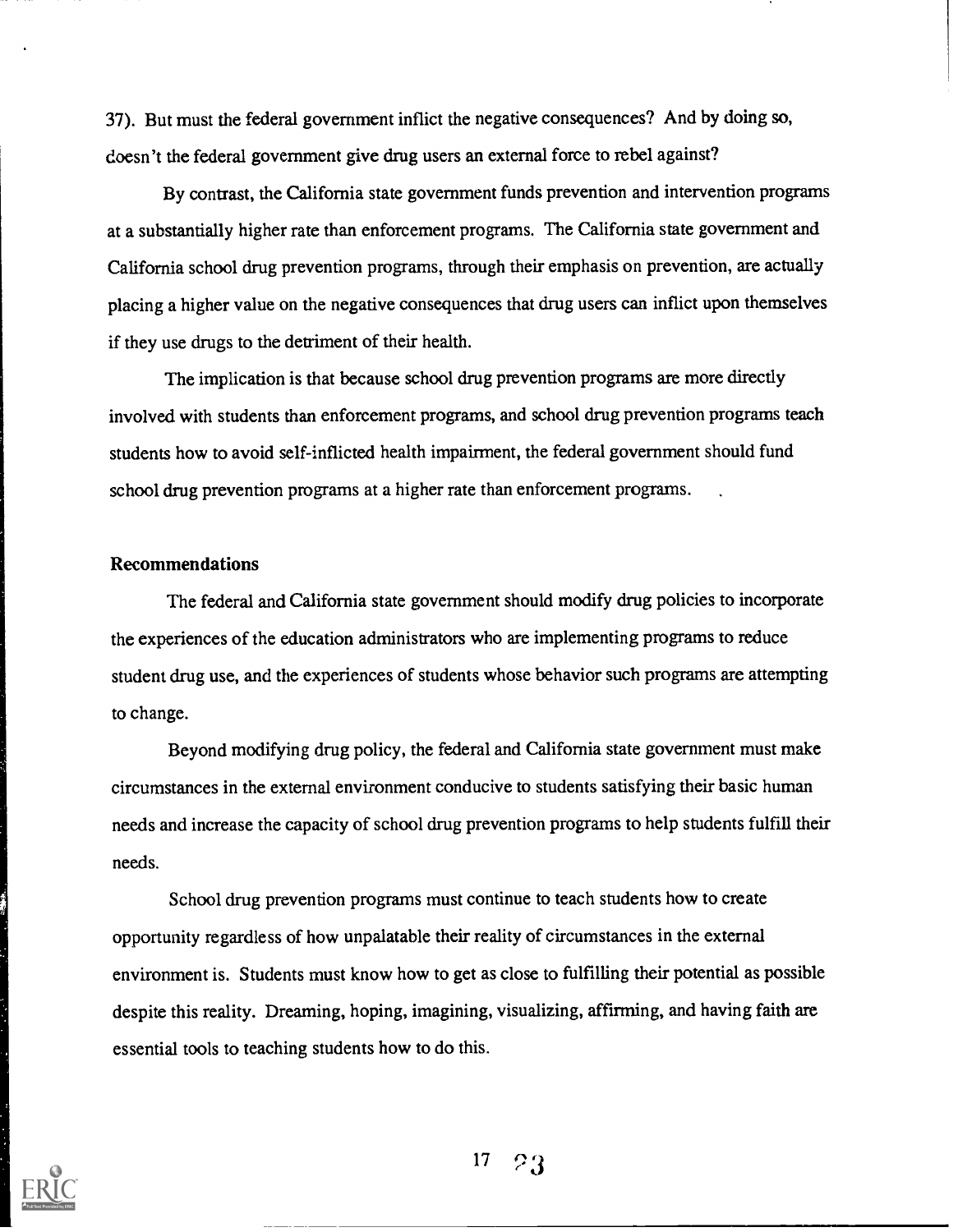School drug prevention programs also must teach students how to take care of not only their health, but also to care more about the health of others. The operative questions, then, are: What affect will a behavior that can become addictive have on my mind, body, and soul, and on those of others?; If the addictive behavior harms my mind, body, and soul, how can I derive the effect of the addictive behavior from a beneficial source that will make me feel mentally, physically, emotionally, and spiritually healthy?

School drug prevention programs, parents, communities, and the federal and California state government must give students reasons to want, and the determination to achieve a lifestyle without drugs. And students must want such a lifestyle, know that they can acquire such a lifestyie, and be willing to do what is within their power to create a better reality for themselves. Creating a better reality is as much an inside as an outside endeavor. The forces within a student must collaborate with the forces external to a student.

The federal and California state government, and schools should expand their exploration of the reasons some students do not use drugs although they are vulnerable to the same drug causation that influences other students to use drugs. In the final report of the National Commission on Drug-Free Schools (Toward a Drug-Free Generation: A Nation's Responsibility, 1990, September) two students who do not use drugs gave the reasons, "My parents would kill me," and "I wouldn't want to disappoint my parents" (p. 15). The expectations of parents motivated these students to avoid drugs. Knowing why some students do not use drugs is as essential to drug policy formation, as well as to school drug prevention program implementation, as is knowing why some students use drugs.

In conclusion, despite almost \$43 billion in federal expenditures to enforce tough drug laws between 1988 and 1990 alone, \$1.1 billion of which public schools in the nation received to implement drug prevention programs, students in the U.S. continue to use drugs. The federal and California state government have not reduced student drug use to the level desired, and have little potential for doing so, because they don't get at the root cause of student drug use: However



 $18 \t 74$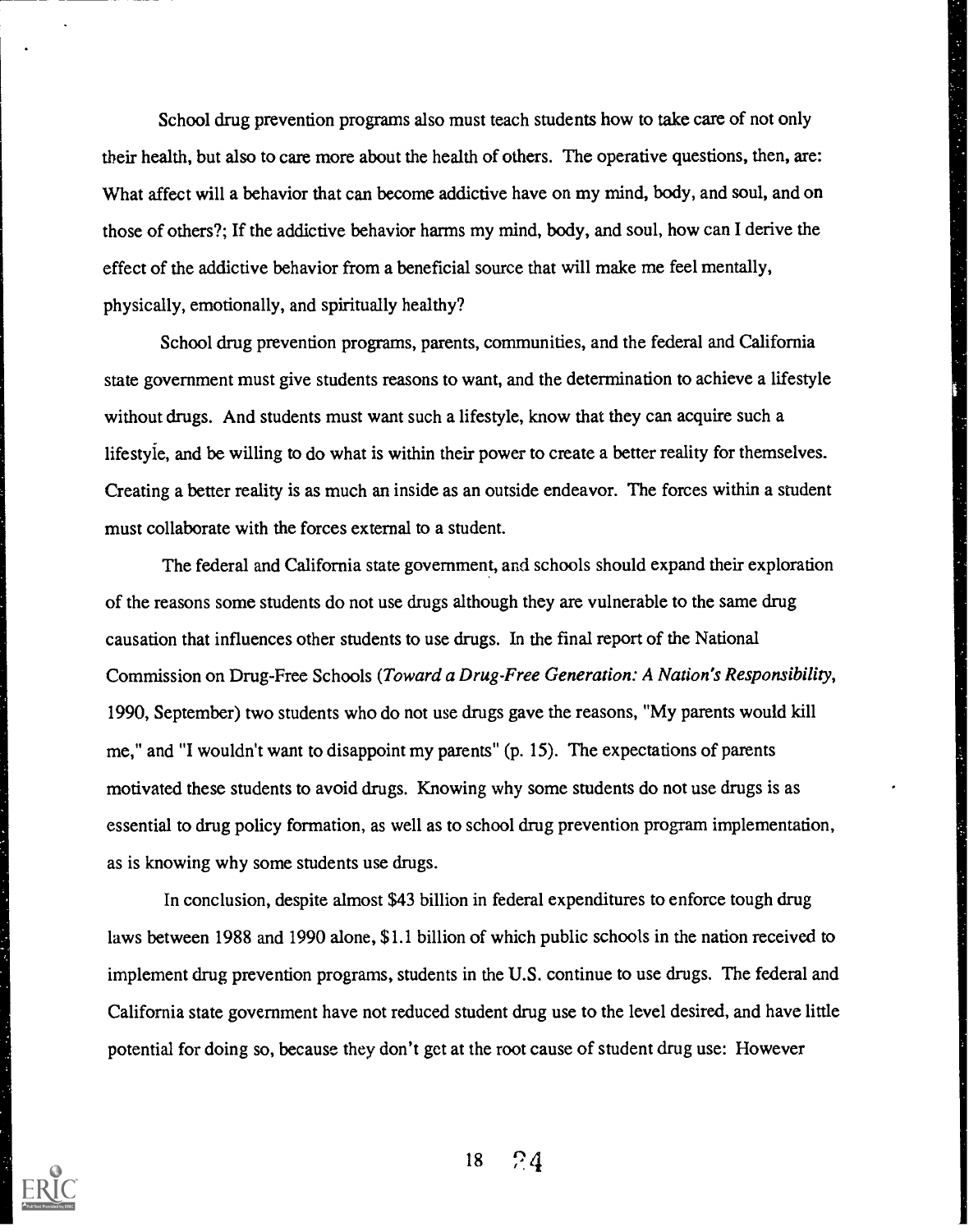horrible their effects, drugs answer a craving in the empty lives of students. Students use drugs as a substitute for unsatisfied basic human needs.

Modifying federal and California state drug policies, improving circumstances in the external environment, increasing the capacity of school drug prevention programs, helping students be optimistic and expand their personal power, and delving more extensively into the reasons that students do and do not use drugs are endeavors that will enable policymakers, program implementors, and students to reduce illegal drug use.

Melody Lark is a Research Associate at the Southwest Regional Laboratory (SWRL) in Los Alamitos, CA. She will receive a Ph.D. in Political Science and Education from The Claremont Graduate School in June, 1995. Melody also holds an MBA in Finance and a BA in Economics from the University of California, Riverside.

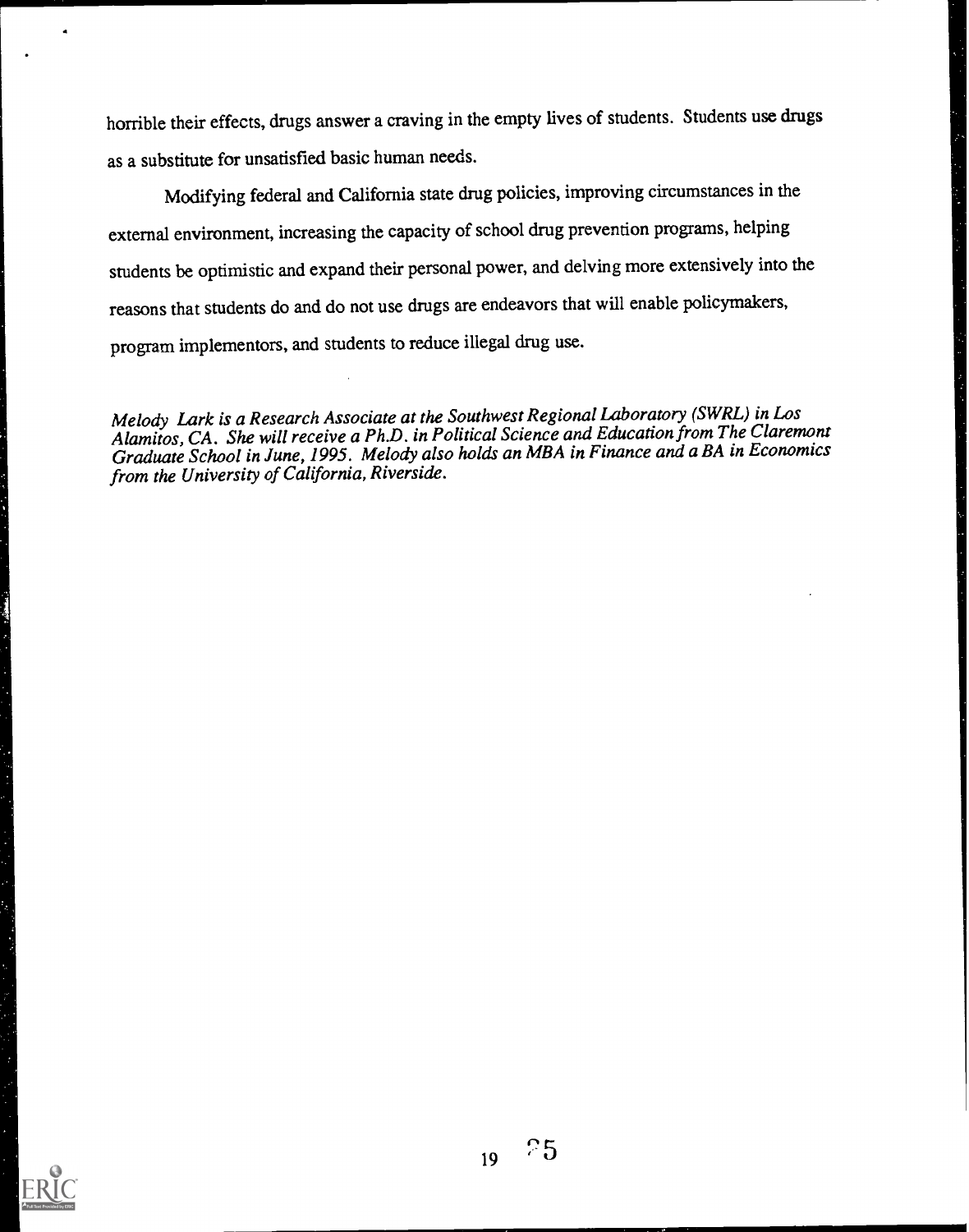#### References

- Anti-drug abuse act of 1986: Public law 99-570. (1988, December). Joint Report to the Legislature. Sacramento, CA: Department of Alcohol and Drug Programs, Department of Education, Office of Criminal Justice Planning.
- Blue ribbon schools: Schools recognized 1982-83 through 1992-1993. (1993, December). Washington, DC: United States Department of Education.
- California master plan to reduce drug and alcohol abuse: Year two (A planned response to meet the goals of senate bill 2599). (1990, January). Sacramento,  $CA$ : Department of Alcohol and Drug Programs.
- California master plan to reduce drug and alcohol abuse. (1991, January). CommunityWORKS. Sacramento, CA: Department of Alcohol and Drug Programs.
- California master plan to reduce drug and alcohol abuse. (1992, January). CommunityWORKS. Sacramento, CA: Department of Alcohol and Drug Programs.
- Drug-free America act of 1986. (1986). (House Documents Nos. 256-278). United States Congress (99th, 2nd Session). Washington, DC: U.S. Government Printing Office.
- Drug-free schools and communities act of 1986. (1986). Public Law 99 -570, Subtitle B of Title IV. Washington, DC: United States Congress.
- Elmore, R. F. (1979). Backward mapping: Implementation research and poiicy decisions. Political Science Quarterly, 94(4), 601-16.
- Five-year state master plan to reduce drug and alcohol abuse: Year one (A planned response to meet the goals of Senate Bill 2599). (1989, April). Sacramento, CA: Department of Alcohol and Drug Programs.
- Maslow, A. H. (1971). The farther reaches of human nature. New York, NY: The Viking Press.
- Maslow, A. H. (1973). Dominance, self-esteem, self-actualization: Germinal papers of A. H. Maslow. R. J. Lowry (Ed.). CA: Brooks/Cole Publishing Co.
- Mazmanian, D. A., & Sabatier, P. A. (1983). Implementation and public policy. Glenview, Ill.: Scott, Foresman & Co.
- National drug control strategy. (1989, September). Office of National Drug Control Policy. Washington, DC: U.S. Government Printing Office.
- National drug control strategy: Progress in the war on drugs 1989-1992. (1993, January). Office of National Drug Control Policy. Washington, DC: U.S. Government Printing Office.
- National drug control strategy. (1990, January). Office of National Drug Control Policy. Washington, DC: U.S. Government Printing Office.
- National drug control strategy. (1991, February). Office of National Drug Contr )1 Policy. Washington, DC: U.S. Government Printing Office.
- National drug control strategy. (1992, January). Office of National Drug Control Policy. Washington, DC: U.S. Government Printing Office.



 $\overline{26}$